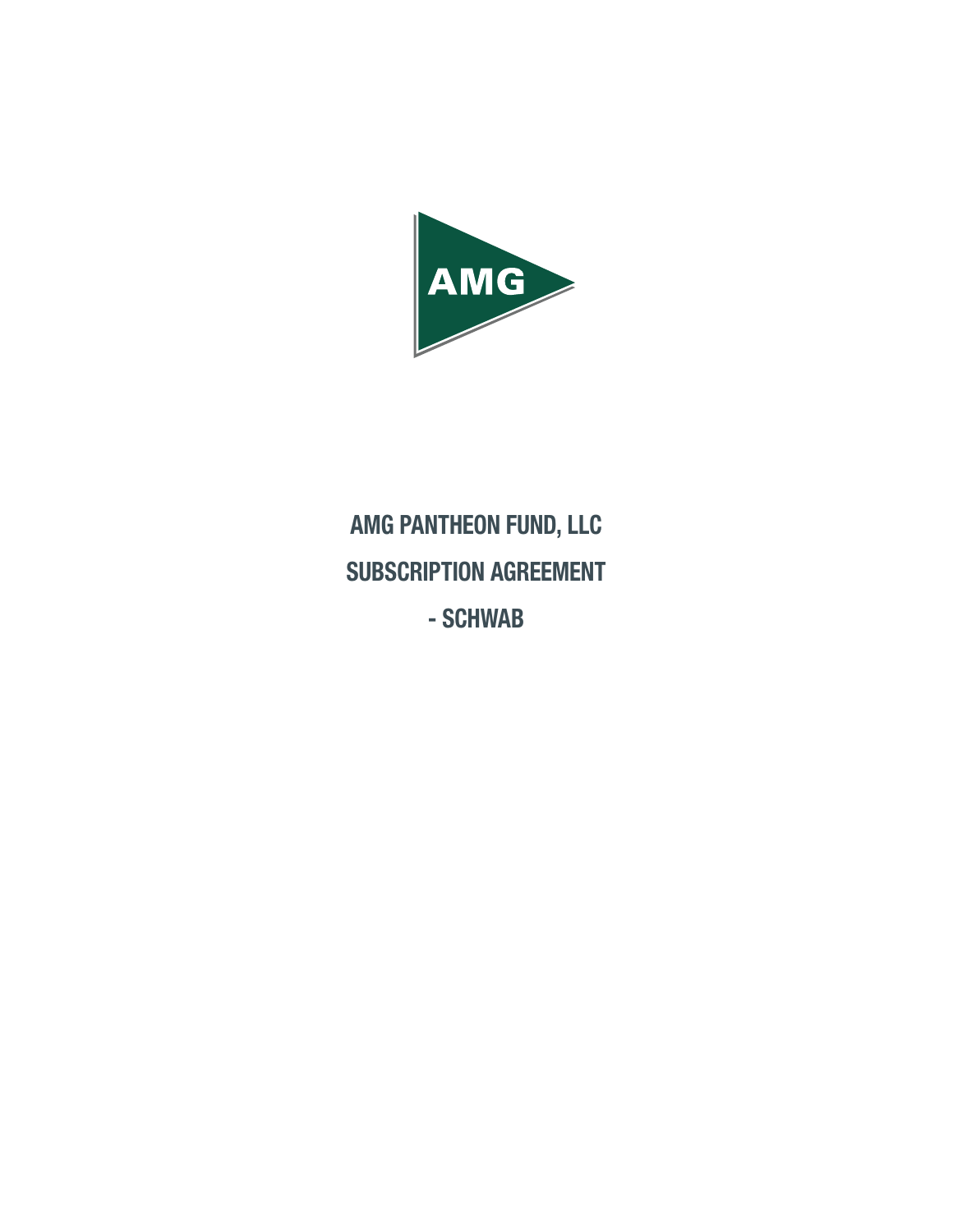# **AMG PANTHEON FUND, LLC**

# **Prospective Investor Checklist**

Thank you for your interest in AMG Pantheon Fund, LLC (the "Fund"). Below is a checklist of the steps to be completed in connection with this Subscription Agreement. If you have any questions in relation to the completion of this Subscription Agreement, please contact your financial advisor.

- 1. **Please carefully read the Fund's Prospectus and the Fund's Limited Liability Agreement attached thereto**
- 2. **Complete the required documentation and provide to your financial advisor**
	- a. Subscription Agreement Signature Pages
- 3. **Return completed Subscription Agreement and associated documents to your financial advisor**
	- a. Your financial advisor must then complete the Financial Intermediary Signature Page and submit on your behalf the completed Subscription Agreement, together with all required information, to the Fund's transfer agent at least eight (8) business days prior to the relevant Acceptance Date (generally the first business day of each calendar month), which your financial advisor will facilitate. In addition, good funds must be received by the Fund prior to the relevant Acceptance Date, which your financial advisor will also facilitate. In the event that funds and/or a properly completed Subscription Agreement are not received from a prospective investor prior to the cut-off dates pertaining to a particular offering, the Fund may hold the relevant funds and Subscription Agreement for processing in the next offering.

For additional information, please contact your financial advisor.

### **IMPORTANT REMINDER:**

**PRIOR TO INVESTING, PLEASE READ CAREFULLY THE PROSPECTUS AND THE FUND'S LIMITED LIABILITY COMPANY AGREEMENT ATTACHED THERETO. AN INVESTMENT IN THE FUND INVOLVES RISK AND CONFLICTS OF INTEREST AS DESCRIBED IN THE PROSPECTUS. YOU MAY NOT SELL OR TRANSFER YOUR UNITS OR WITHDRAW FROM THE FUND EXCEPT AS PROVIDED IN THE LIMITED LIABILITY COMPANY AGREEMENT.**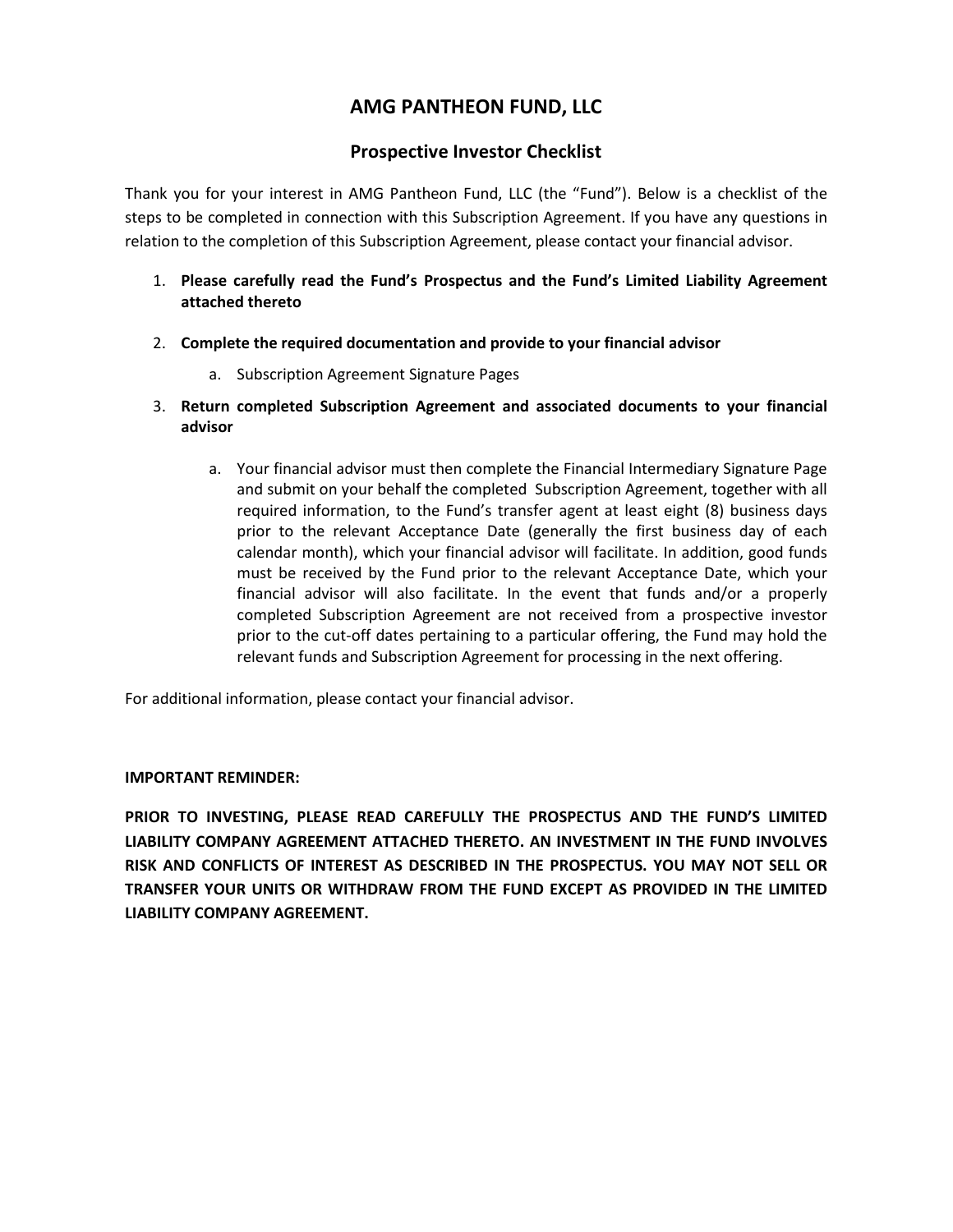

# A MG PANTHEON FUND, LLC S UBSCRIPTION AGREEMENT

These Subscription Agreement Signature Pages must be completed by the Subscriber and his/her Financial Advisor or registered representative (together "Financial Advisor" or "FA") and submitted prior to the close of the subscription period in order for the Subscriber's subscription to be processed. For timely approval and execution, please ensure all sections have been completed and signed properly.

Subscribers should retain a copy of the Subscription Agreement as well as a copy of these Signature Pages for their records.

If you have any questions about how to complete these Signature Pages, please contact your Financial Advisor. Subscription Agreement Signature Pages may only be completed by the Subscriber, who has received the related offering materials.

### 1. Introduction and Subscriber Information

These Subscription Agreement Signature Pages relate to your subscription to AMG Pantheon Fund, LLC (the "Fund").

All information provided below by you forms an integral part of the Fund's Subscription Agreement.

An investment in the Fund is suitable only for sophisticated Investors who have the financial resources and the willingness to accept the substantial risks associated with such an investment and for whom an investment in the Fund does not constitute a complete investment program. The risks associated with an investment in the Fund are described in the Fund's Prospectus and Statement of Additional Information (including all parts, supplements, appendices and exhibits thereto, the "Prospectus").

By submitting these Signature Pages, in connection with a Subscription to the Fund, the Subscriber hereby: (1) certifies that he, she or it has received and carefully read the Fund's Prospectus (including the limited liability company agreement of the Fund attached to the Prospectus, as amended from time to time, the "LLC Agreement") prior to deciding whether to invest in the Fund, and (2) makes and affirms all of the representations, warranties, agreements, acknowledgements and undertakings set forth in the Fund's Subscription Agreement.

Investors participating in the Fund through both taxable and tax-exempt accounts must submit separate Signature Pages for each such account.

### Custodian Information

|                                                                              |                      |                                | Broker/Client Account Number (BIN): Custodian: Charles Schwab & Co., Inc., 2423 E. Lincoln Dr., Phoenix, AZ 85016 Tax ID 94-1737782 |                   |                                         |  |  |
|------------------------------------------------------------------------------|----------------------|--------------------------------|-------------------------------------------------------------------------------------------------------------------------------------|-------------------|-----------------------------------------|--|--|
| Type of Account: (Please select one below)                                   |                      |                                |                                                                                                                                     |                   |                                         |  |  |
| $\Box$ Individual/sole proprietor                                            | $\Box$ Joint Tenants | $\Box$ Gift to Minor           | Trust/Estate<br>$\Box$                                                                                                              | IRAs/IRRAs<br>Ш   | Corporation, Partnership or Entity<br>ш |  |  |
| (Complete A Only)                                                            | (Complete A & B)     | (Complete C Only)              | (Complete D Only)                                                                                                                   | (Complete E Only) | (Complete F Only)                       |  |  |
| $\Box$ Limited Liability Company (Complete F Only)                           |                      | $\Box$ Other (Complete F Only) |                                                                                                                                     |                   |                                         |  |  |
| <b>Section A:</b>                                                            |                      |                                |                                                                                                                                     |                   |                                         |  |  |
| ▲ First Name                                                                 |                      |                                | $\triangle M.I.$ $\triangle$ Last Name                                                                                              |                   |                                         |  |  |
| Social Security Number                                                       |                      |                                | ▲ Date of Birth                                                                                                                     |                   |                                         |  |  |
| <b>Section B:</b>                                                            |                      |                                |                                                                                                                                     |                   |                                         |  |  |
| ▲ First Name                                                                 |                      |                                | $\triangle M.I.$ $\triangle$ Last Name                                                                                              |                   |                                         |  |  |
| Social Security Number                                                       |                      |                                | ▲ Date of Birth                                                                                                                     |                   |                                         |  |  |
| <b>Section C:</b>                                                            |                      |                                |                                                                                                                                     |                   |                                         |  |  |
| Minor's First Name                                                           |                      |                                | $\triangle M.I.$ $\triangle$ Last Name                                                                                              |                   |                                         |  |  |
| Minor's Social Security Number                                               |                      |                                | ▲ State of Residence                                                                                                                | ▲ Date of Birth   |                                         |  |  |
| ▲ Custodian's First Name                                                     |                      |                                | $\triangle M.I.$ $\triangle$ Last Name                                                                                              |                   |                                         |  |  |
| ▲ Custodian's Social Security Number                                         |                      |                                | ▲ State of Residence                                                                                                                | ▲ Date of Birth   |                                         |  |  |
| (Joint Tenants with Rights of Survivorship assumed, unless otherwise stated) |                      |                                |                                                                                                                                     |                   |                                         |  |  |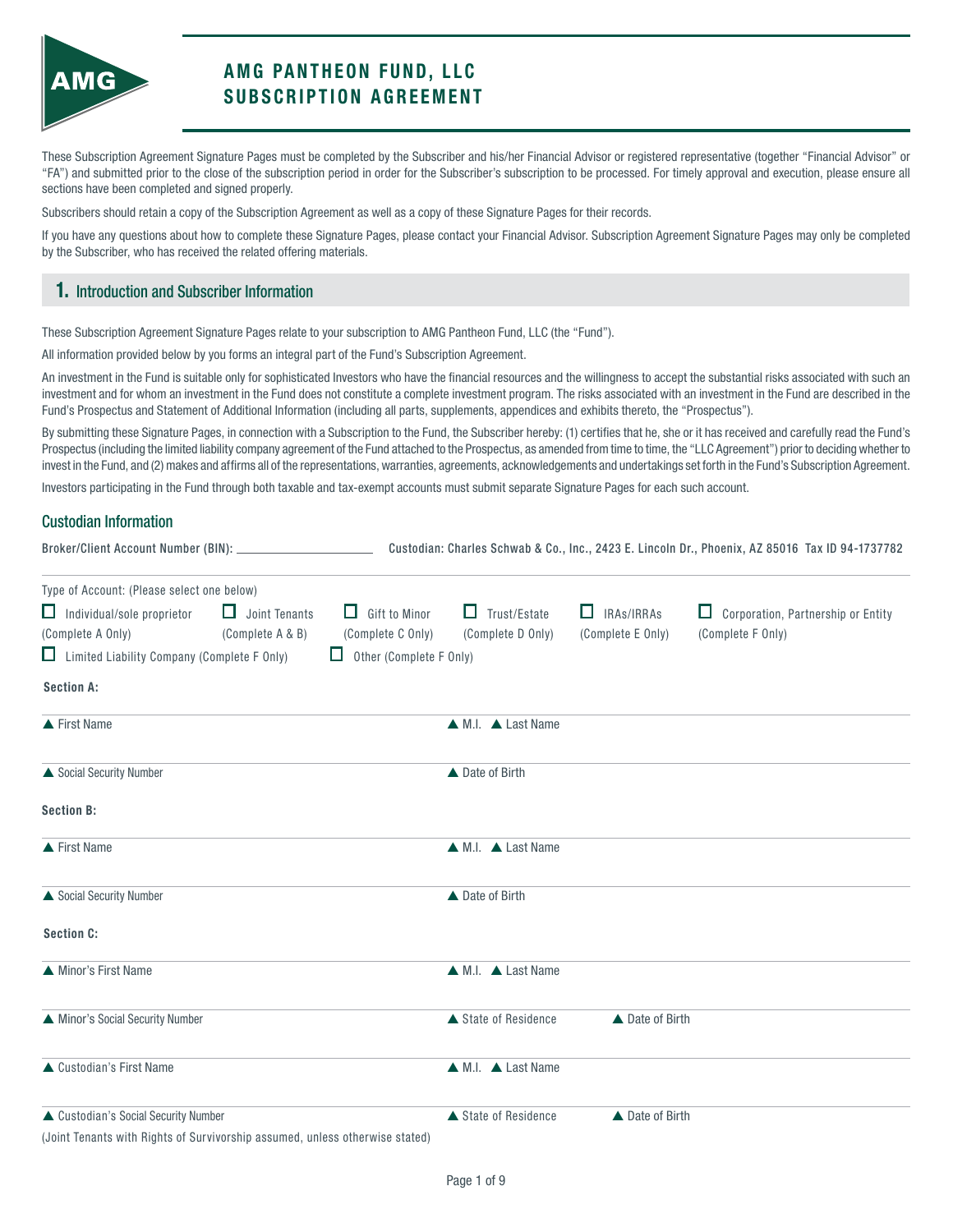

# A MG PANTHEON FUND, LLC S UBSCRIPTION AGREEMENT

| <b>Section D:</b>                                                                                                |                                        |                   |                 |
|------------------------------------------------------------------------------------------------------------------|----------------------------------------|-------------------|-----------------|
| ▲ Name of Trust                                                                                                  |                                        |                   |                 |
|                                                                                                                  |                                        |                   |                 |
| ▲ Trust's Social Security Number                                                                                 | Trust's Tax ID Number                  |                   | ▲ Date of Trust |
| ▲ Trustee First Name                                                                                             | $\triangle M.I.$ $\triangle$ Last Name |                   |                 |
| ▲ Trustee Social Security Number                                                                                 | ▲ Date of Birth                        |                   |                 |
| ▲ Trustee Address                                                                                                |                                        |                   |                 |
| $\triangle$ City                                                                                                 |                                        | $\triangle$ State | ▲ Zip Code:     |
| ▲ Trustee First Name                                                                                             | ▲ M.I. ▲ Last Name                     |                   |                 |
| ▲ Trustee Social Security Number                                                                                 | ▲ Date of Birth                        |                   |                 |
| ▲ Trustee Address                                                                                                |                                        |                   |                 |
| $\triangle$ City                                                                                                 |                                        | $\triangle$ State | ▲ Zip Code:     |
| <b>Section E.</b>                                                                                                |                                        |                   |                 |
| A IRA/IRRA Name                                                                                                  |                                        |                   |                 |
|                                                                                                                  |                                        |                   |                 |
| ▲ Trustee Social Security Number                                                                                 | ▲ Date of Birth                        |                   |                 |
| Section F: (IMPORTANT REMINDER: Pages 8 and 9 must be completed)                                                 |                                        |                   |                 |
| ▲ Corporation, Partnership, Entity Name, Limited Liability Company or Other                                      |                                        |                   |                 |
|                                                                                                                  |                                        |                   |                 |
| A Business Name/Disregarded Entity Name, if different from above                                                 |                                        |                   |                 |
| ▲ Tax ID Number                                                                                                  |                                        |                   |                 |
| $\Box$ S Corp<br>$\Box$ C Corp<br>$\Box$ Partnership<br>(Corporation type must be checked to set up the account) |                                        |                   |                 |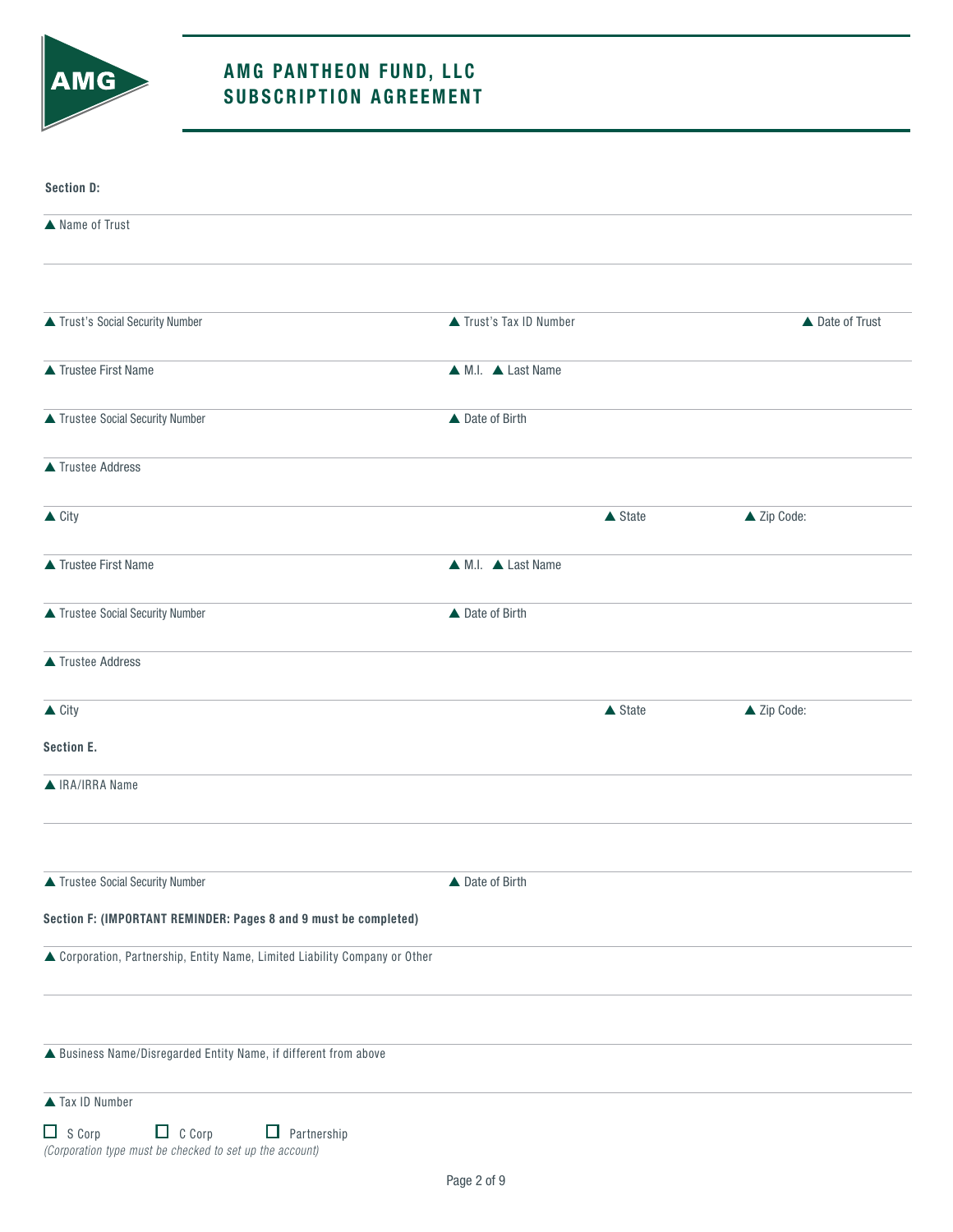

### Permanent Street Address

| $\triangle$ City                                                                  |                                                                                                                                                                                               | $\triangle$ State | ▲ Zip Code:           |
|-----------------------------------------------------------------------------------|-----------------------------------------------------------------------------------------------------------------------------------------------------------------------------------------------|-------------------|-----------------------|
| ▲ Country of Residence for Addresses Outside of the U.S.                          | H                                                                                                                                                                                             | U.S. Citizen      | <b>Resident Alien</b> |
| A Home Phone                                                                      | ▲ Business Phone                                                                                                                                                                              |                   |                       |
|                                                                                   |                                                                                                                                                                                               |                   |                       |
| <b>Mailing Address (if different than Permanent)</b>                              |                                                                                                                                                                                               |                   |                       |
|                                                                                   | If the mailing address or residential address of any person listed on the account is different than the address listed above, please check the appropriate box and list the relevant address. |                   |                       |
| ▲ Residential or Business Address (including apartment, suite or P.O. Box number) |                                                                                                                                                                                               |                   |                       |
| $\triangle$ City                                                                  |                                                                                                                                                                                               | $\triangle$ State | ▲ Zip Code:           |

FUND SPECIFIC INVESTOR QUESTIONS

■ By checking this box, the Subscriber certifies that he, she or it has received and read the Prospectus, the LLC Agreement and the Subscription Agreement of the Fund and agrees to be bound by the terms and conditions of each. The Subscriber certifies that he, she or it has the authority and legal capacity to make this purchase and that he or she is of legal age, if applicable, in his or her state of residence.

By checking this box, the Subscriber confirms that the contact information on file with his/her Financial Advisor is true and correct.

 $\Box$  By checking this box the Subscriber confirms he, she or it understands that Units are not insured by the Federal Deposit Insurance Corporation or any other government agency; and Units are subject to investment risks, including the possible loss of the full amount invested.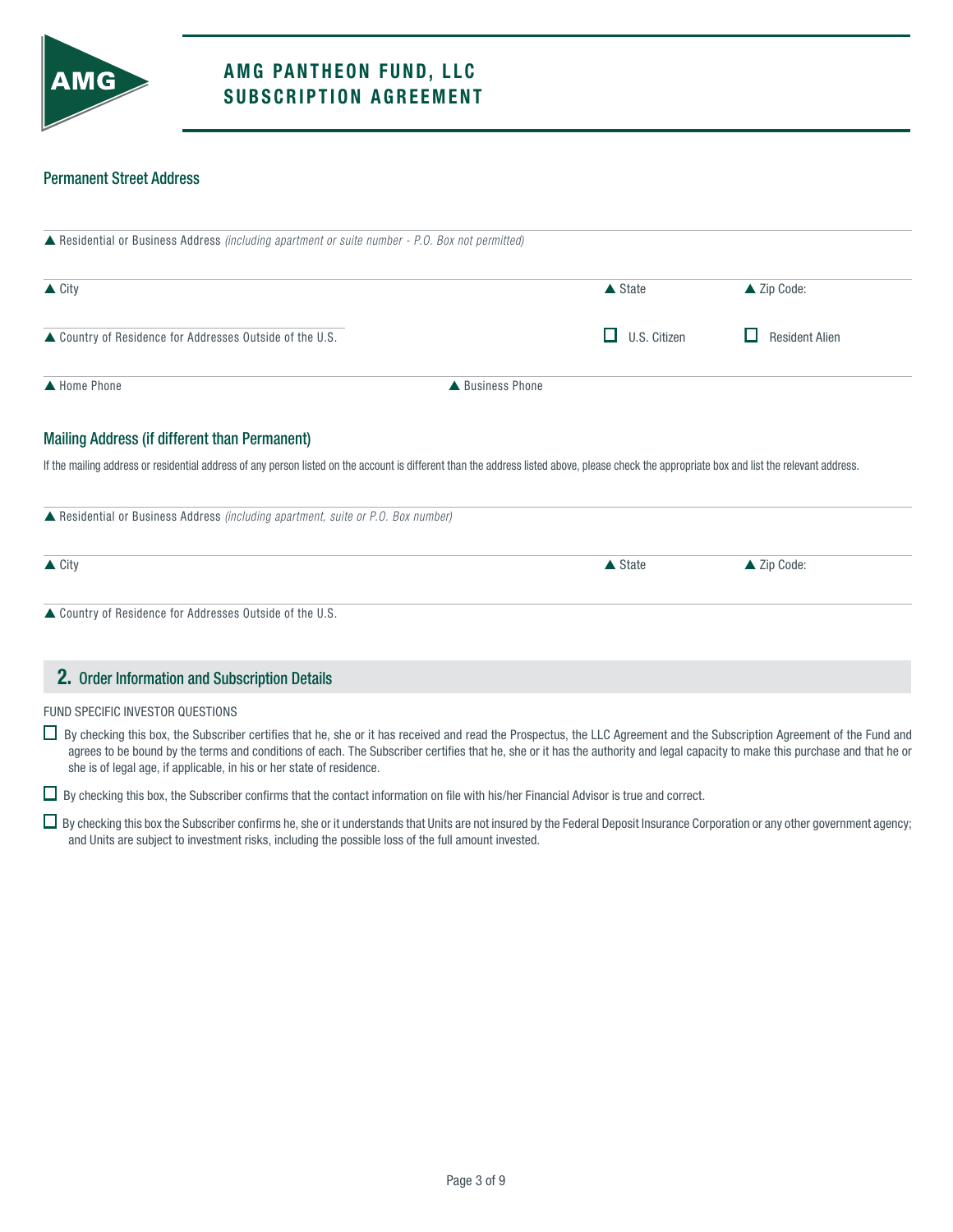

### 3. Suitability and Nature of Investment *(Please check all that apply)*

#### a) Suitability And Nature Of Investment

The Subscriber understands that an investment in the Fund is speculative, illiquid and long-term, and does not constitute a complete investment program. The Subscriber confirms that the Subscriber has (either alone or with the Subscriber's advisors (other than the Subscriber's Financial Advisor), if any) sufficient knowledge and expertise to be able to evaluate the merits and risks of investing in the Fund. The Subscriber has considered the speculative and illiquid nature of an investment in the Fund within the context of the Subscriber's total investment portfolio, understands an investment in the Fund is only suitable, if at all, for a limited portion of the risk segment of the Subscriber's overall portfolio, and is willing and financially able to bear the various risks of such an investment, including the risk of total loss.

 $\Box$  I have read and agree to the above.

#### b) Subscriber Requirements (PLEASE NOTE: The Subscriber must meet all requirements and check the box below)

The Subscriber has read the definition of an "Accredited Investor" set forth in the Fund's Subscription Agreement and certifies that the Subscriber satisfies one or more of the requirements set forth therein. If the Subscriber is an entity (other than a trust) the subscriber confirms that it either (I) was not formed for the specific purpose of investing in the Fund or (II) is an "Accredited Investor" because each beneficial owner of the Subscriber is an "Accredited Investor," the Subscriber represents and warrants that it has confirmed that each beneficial owner of the Subscriber is an "Accredited Investor" in its own right, and the Fund, based on this representation, has a reasonable basis to accept the Subscriber as an "Accredited Investor."

### $\Box$  I have read and agree to the above.

#### c) Benefit Plan Investor

Please indicate below whether the Subscriber is a "benefit plan investor" as described in the Fund's Subscription Agreement, and if so, whether the Subscriber is subject to ERISA. The Subscriber agrees to immediately notify his, her or its Financial Advisor upon any changes to the following representation.

| <b>Benefit Plan Investor:</b> | $\Box$ Yes | <b>No</b> |  |
|-------------------------------|------------|-----------|--|
|                               |            |           |  |

#### d) Insurance Company General Account

If the Subscriber is an insurance company using assets of its general account to purchase Units, the Subscriber hereby represents and warrants that none of such assets used to purchase the Units or any other form of interest in the Fund represent the assets of "employee benefit plans" subject to the fiduciary responsibility provisions of ERISA, or "plans" subject to Section 4975 of the Internal Revenue Code of 1986, as amended (the "Code").

Insurance Company General Account:  $\Box$  Yes  $\Box$  No

#### e) Government Entities

Please indicate below whether the Subscriber is a government entity, as defined in the following; a government entity shall mean any state or political subdivision of a state, including (i) any agency, authority, or instrumentality of the state or political subdivision; (ii) a plan or pool of assets controlled by the state or political subdivision or any agency, authority, or instrumentality thereof; and (iii) any officer, agent, or employee of the state or political subdivision or any agency, authority, or instrumentality thereof, acting in their official capacity.

| <b>Government Entities:</b> |  | No |
|-----------------------------|--|----|
|-----------------------------|--|----|

#### 4. Investment Selection

| <b>Class Name</b>  | <b>Amount</b> | <b>Investment Minimum</b> |
|--------------------|---------------|---------------------------|
| Class <sup>1</sup> |               | \$50,000                  |

*The minimum additional investment is \$10,000 for each class. The minimums may be reduced by the Fund in the discretion of Pantheon Ventures (US) LP (the "Adviser") or AMG* Funds LLC ("AMG Funds") based on consideration of various factors, including the Subscriber's overall relationship with the Adviser or AMG Funds, the Subscriber's holdings in other *funds affiliated with the Adviser or AMG Funds, and such other matters as the Adviser or AMG Funds may consider relevant. The Fund may, in the sole discretion of the Adviser or AMG Funds, also aggregate the accounts of clients of registered investment advisers and other financial intermediaries whose clients invest in the Fund for purposes of determining satisfaction of minimum investment amounts.*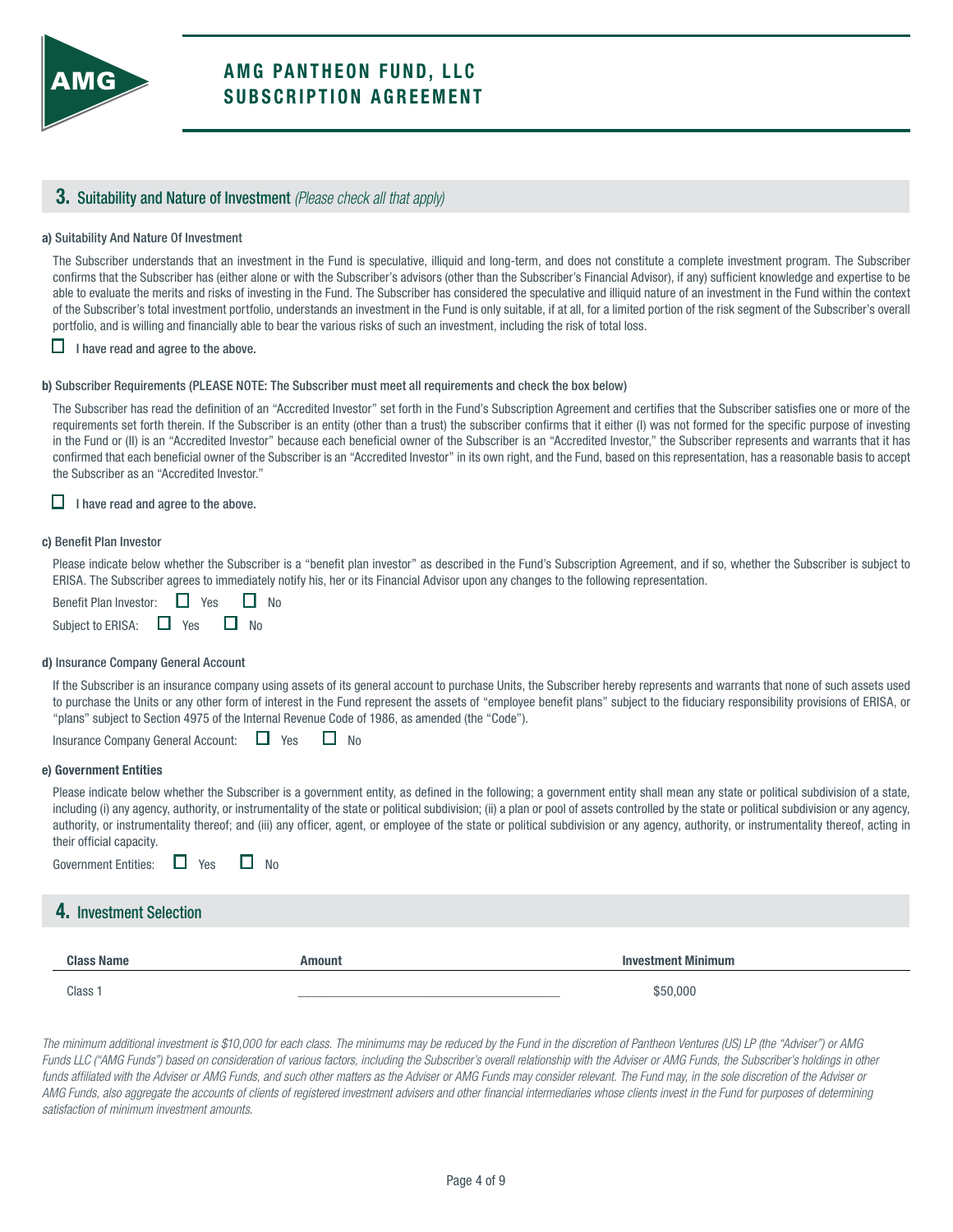

### 5. Internal Revenue Code Certification

As required by federal law and under penalty of perjury, the Subscriber hereby represents, warrants and certifies as follows:

- 1. The Subscriber certifies that the Social Security/Taxpayer ID Number set forth in this document is the true, correct and complete Social Security/Taxpayer ID Number of the Subscriber.
- 2. The Subscriber is a "United States Person" (as defined in Section 7701(a)(30) of the Code) including a U.S. resident alien.
- 3. The Subscriber certifies that the Subscriber is not subject to backup withholding because: (a) the Subscriber is exempt from backup withholding, or (b) the Subscriber has not been notified by the Internal Revenue Service (IRS) that the Subscriber is subject to backup withholding as a result of failure to report all interest of dividends, or (c) the IRS has notified the Subscriber that the Subscriber is no longer subject to backup withholding. The Subscriber must cross out item 3 if the Subscriber has been notified by the IRS that the Subscriber is currently subject to backup withholding because the Subscriber has failed to report all interest and dividends on the Subscriber's tax return.
- 4. The FATCA code(s) entered on this form (if any) indicating that the Subscriber is exempt from FATCA reporting is correct. Exemption from FATCA reporting code (if any): \_

 $\Box$  By checking this box, the Subscriber certifies items 1-4 above, and agrees to notify his/her Financial Advisor within 30 days of any change in the information set forth above.

### 6. Important Notices

#### The USA Patriot Act

In order to fight the funding of terrorist activity and money laundering, the selling agent, like other financial institutions, is required by law to obtain, verify, and record information that identifies each person who opens an account, including legal persons such as corporations and partnerships. When an account is opened, the selling agent asks for information to identify the person opening the account and in some cases the persons controlling the account. The selling agent may also ask for identifying corporate documentation. Such information, like all customer information, is confidential as required by law. The Subscriber hereby specifically confirms and acknowledges its representations relating to Money Laundering Prevention contained in the Fund's Subscription Agreement.

#### Summary of Risks of the Fund

An investment in the fund should be considered a speculative investment that entails substantial risks, including but not limited to:

- LOSS OF CAPITAL.
- $\blacktriangleright$  the units will not be listed on any securities exchange and it is not anticipated that a secondary market for the units will develop.
- THE UNITS ARE SUBJECT TO SUBSTANTIAL RESTRICTIONS ON TRANSFERABILITY AND RESALE AND MAY NOT BE TRANSFERRED OR RESOLD EXCEPT AS PERMITTED UNDER THE LLC AGREEMENT.
- $\blacktriangleright$  although the fund may offer to repurchase units from time to time, units will not be redeemable at a subscriber's sole option nor will they be EXCHANGEABLE FOR UNITS OR SHARES OF ANY OTHER FUND. AS A RESULT, A SUBSCRIBER MAY NOT BE ABLE TO SELL OR OTHERWISE LIQUIDATE HIS OR HER UNITS OR MAY LIQUIDATE HIS OR HER UNITS BELOW THE PRICE OF THE SUBSCRIBER'S INITIAL PURCHASE PRICE.
- UNITS ARE APPROPRIATE ONLY FOR THOSE SUBSCRIBERS WHO CAN TOLERATE A HIGH DEGREE OF RISK AND DO NOT REQUIRE A LIQUID INVESTMENT AND FOR WHOM AN INVESTMENT IN THE FUND DOES NOT CONSTITUTE A COMPLETE INVESTMENT PROGRAM.
- THE FUND DOES NOT INTEND TO REPURCHASE ANY UNITS BEFORE SEPTEMBER 30, 2016 AND IT IS ANTICIPATED THAT THE FUND WILL REPURCHASE NO MORE THAN 5% OF ITS NET ASSETS PER QUARTER THEREAFTER.

See "Types of Investments and Related Risk Factors" in the Fund's Prospectus for more information.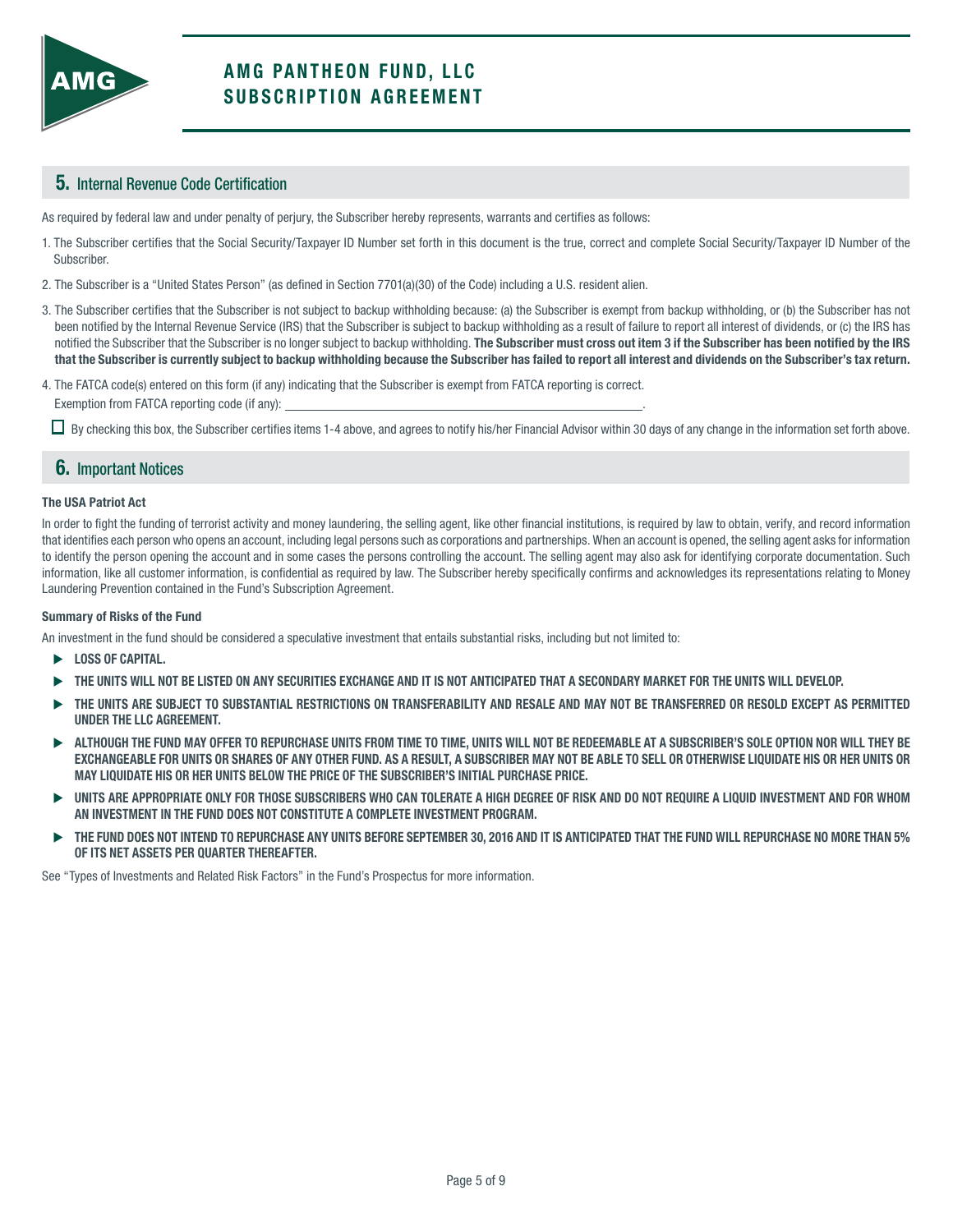

# A MG PANTHEON FUND, LLC SUBSCRIPTION AGREEMENT - SIGNATURE PAGES

### 7. Other Information

a) Electronic Delivery - By checking "Yes" the subscriber agrees that documents listed below will be sent electronically to the email address provided below. By checking "No" the subscriber agrees to receive documents to the address on record.

| All Options Listed Below:           | H<br>Yes   | N <sub>0</sub> |
|-------------------------------------|------------|----------------|
| Annual/Semi Reports:                | $\Box$ Yes | $\Box$ No      |
| Prospectuses:                       | $\Box$ Yes | No             |
| <b>Tender Offer Documents:</b>      | $\Box$ Yes | N <sub>0</sub> |
| If Yes, provide email address here: |            |                |

*You will receive an email that directs you to electronically confirm this election. Please note you can change your selection at any time.*

b) Distribution Options - Subscriber agrees all dividends and capital gains to be distributed from time to time by the Fund to the Subscriber will be reinvested in Units of the Fund.

# submitted by or on behalf of the Subscriber and the LLC Agreement of the Subscriber and the Subscriber and enforceable agreements of the Subscriber. Agreements of the Subscriber. 8. Signature

By executing and submitting these Signature Pages, the Subscriber represents that: (a) if an individual, the Subscriber is at least 21 years old and legally competent; (b) if an Entity, (i) the Subscriber has been duly formed, is validly existing and is in good standing under the laws of the jurisdiction of its formation with full power and authority to enter into the transactions contemplated by the Fund's Prospectus, including the purchase of Units; (ii) based upon a review of the Subscriber's constitutional documents and/or based on consultation with counsel or advisors, the Subscriber is authorized to invest in the Fund; and (iii) the signatory has been authorized by the Subscriber to execute and deliver these Signature Pages completed by the Subscriber; (c) the Subscriber has received and read the Fund's Prospectus; (d) the Subscriber has received, read, understood, and agrees to each and every term of the Subscription Agreement and LLC Agreement of the Fund; (e) these Signature Pages have been or will be duly and validly authorized, executed and delivered by the Subscriber; (f) the Subscriber's execution of these Signature Pages will constitute for all purposes the Subscriber's execution of the LLC Agreement of the Fund; and (g) these Signature Pages (including the Subscription Agreement) submitted by or on behalf of the Subscriber and the LLC Agreement of the Fund constitute or will constitute valid, binding and enforceable agreements of the Subscriber.

By submitting these Signature Pages, the Subscriber hereby makes and affirms all of the representations, warranties, agreements, acknowledgements and undertakings set forth in these Signature Pages and the Fund's Subscription Agreement.

The Internal Revenue Service does not require your consent to any provision of this document other than the certifications required to avoid backup withholding. Individual or Joint Subscribers Must Sign (For IRAs/IRRAs, please sign on entity line below)

| ▲ Subscriber's Name (print clearly)                              |                                                                                                                                                     |  |
|------------------------------------------------------------------|-----------------------------------------------------------------------------------------------------------------------------------------------------|--|
| ▲ Subscriber's Signature                                         | <b>▲</b> Date                                                                                                                                       |  |
| ▲ Joint Subscriber's Name (if any, print clearly)                |                                                                                                                                                     |  |
| ▲ Joint Subscriber's Signature (if any)                          | $\triangle$ Date                                                                                                                                    |  |
| Entity Subscribers Must Sign (For IRAs/IRRAs, please sign below) |                                                                                                                                                     |  |
|                                                                  | If more than two Authorizing Signatures are required, please attach a separate Authorizing Signature Page. Include Name, Title, Signature and Date. |  |
| ▲ Entity Name (print clearly)                                    |                                                                                                                                                     |  |
| ▲ Authorizing Signature Name (print clearly)                     | $\triangle$ Title                                                                                                                                   |  |
| ▲ Authorizing Signature                                          | $\triangle$ Date                                                                                                                                    |  |
| ▲ Authorizing Signature Name (print clearly)                     | $\triangle$ Title                                                                                                                                   |  |
| ▲ Authorizing Signature (if any)                                 | $\triangle$ Date                                                                                                                                    |  |
|                                                                  | Page 6 of 9                                                                                                                                         |  |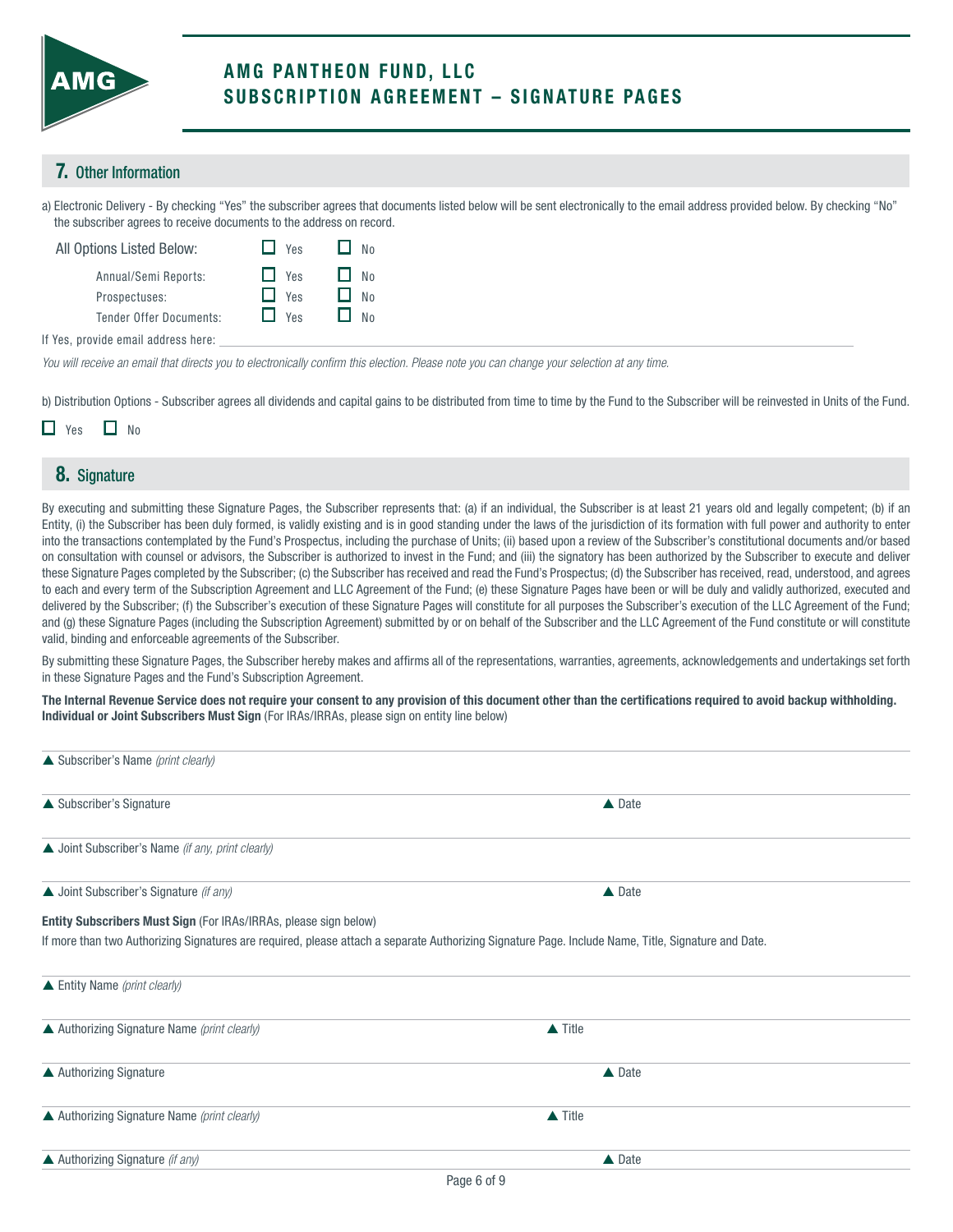

# A MG PANTHEON FUND, LLC SUBSCRIPTION AGREEMENT - SIGNATURE PAGES

### Financial Advisor Information

| $\triangle$ FA Name (Print clearly for proper record keeping)                                                                                            | $\triangle$ Representative ID                                                                                                                                                   |
|----------------------------------------------------------------------------------------------------------------------------------------------------------|---------------------------------------------------------------------------------------------------------------------------------------------------------------------------------|
| $\triangle$ Firm Name                                                                                                                                    | ▲ Email Address                                                                                                                                                                 |
| $\triangle$ Phone                                                                                                                                        |                                                                                                                                                                                 |
| <b>Financial Advisor Attestations: FA Must Sign below</b>                                                                                                |                                                                                                                                                                                 |
| The undersigned Financial Advisor hereby certifies that Financial Advisor is:                                                                            |                                                                                                                                                                                 |
| $\Box$ A registered broker-dealer.                                                                                                                       |                                                                                                                                                                                 |
| $\Box$ An investment adviser registered with the SEC.                                                                                                    |                                                                                                                                                                                 |
| $\Box$ Other:                                                                                                                                            |                                                                                                                                                                                 |
| The undersigned Financial Advisor hereby further certifies that (check each box if true):                                                                |                                                                                                                                                                                 |
| Fund, its investment strategies and risks, and the illiquidity of an investment in the Fund;                                                             | $\Box$ Financial Advisor has provided the Subscriber with the Fund's Prospectus and has had substantive discussions with the Subscriber regarding the speculative nature of the |
| statements, tax returns, tax assessments, and independent appraisals.                                                                                    | □ Financial Advisor has determined that the Subscriber is an "accredited investor" (as defined in the Subscription Agreement), for example by reviewing the Subscriber's bank   |
| □ Financial Advisor has reasonable belief that all of the representations made by the Subscriber in the Subscription Agreement are true and correct; and |                                                                                                                                                                                 |
| believes that an investment in the Fund is suitable for the Subscriber.                                                                                  | □ Based on information obtained from the Subscriber regarding the Subscriber's investment objectives, other investments, financial situation and needs, Financial Advisor       |
| $\triangle$ FA Signature                                                                                                                                 | $\triangle$ Date                                                                                                                                                                |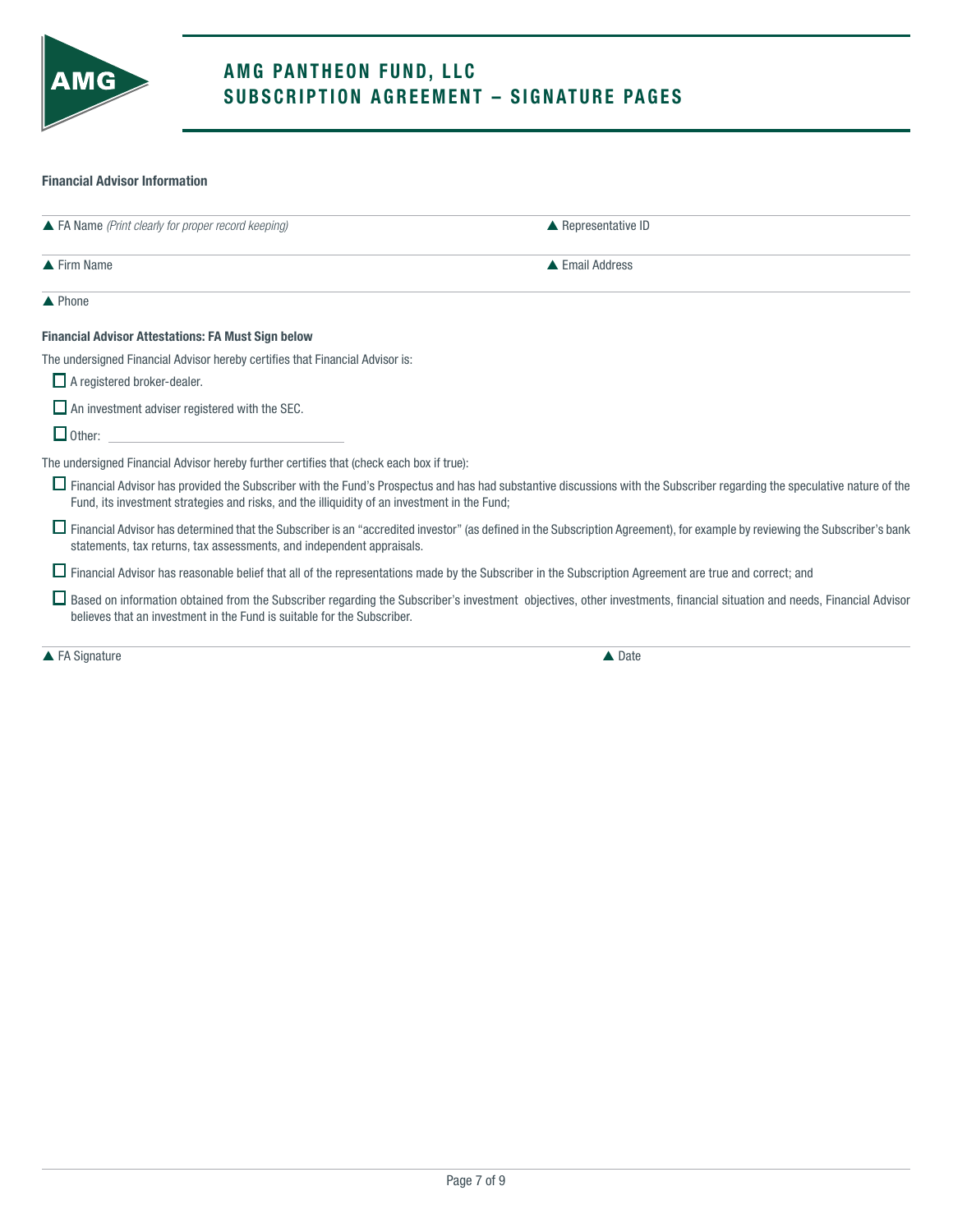

# A MG FUNDS CERTIFICATION REGARDING BENEFICIAL OWNERS OF LEGAL ENTITY CUSTOMERS

Only complete pages 8 & 9 if you filled out section 1F of this application.

### I. GENERAL INSTRUCTIONS

### What is this form?

To help the U.S. government fight financial crime, U.S. Treasury Financial Crime Network regulation requires certain financial institutions to obtain, verify, and record information about the beneficial owners of legal entity customers. Legal entities can be abused to disguise involvement in terrorist financing, money laundering, tax evasion, corruption, fraud, and other financial crimes. Requiring the disclosure of key individuals who own or control a legal entity (i.e., the beneficial owners) helps law enforcement investigate and prosecute these crimes.

#### Who has to complete this form?

To help the U.S. government fight financial crime, U.S. Treasury Financial Crime Network regulation requires certain financial institutions to obtain, verify, and record information about the beneficial owners of legal entity customers. Legal entities can be abused to disguise involvement in terrorist financing, money laundering, tax evasion, corruption, fraud, and other financial crimes. Requiring the disclosure of key individuals who own or control a legal entity (i.e., the beneficial owners) helps law enforcement investigate and prosecute these crimes.

This form must be completed by the person opening a new account on behalf of a legal entity with any of the following U.S. financial institutions: (i) a bank or credit union; (ii) a broker or dealer in securities; (iii) a mutual fund; (iv) a futures commission merchant; or (v) an introducing broker in commodities.

For the purposes of this form, a legal entity includes a corporation, limited liability company, or other entity that is created by a filing of a public document with a Secretary of State or similar office, a general partnership, and any similar business entity formed in the United States or a foreign country. Legal entity does not include sole proprietorships, unincorporated associations, or natural persons opening accounts on their own behalf.

#### What information do I have to provide?

This form requires you to provide the name, address, date of birth and Social Security number (or passport number or other similar information, in the case of Non-U.S. Persons) for the following individuals (i.e., the beneficial owners):

 (i) Each individual, if any, who owns, directly or indirectly, 25 percent or more of the equity interests of the legal entity customer (e.g., each natural person that owns 25 percent or more of the shares of a corporation); and

 (ii) An individual with significant responsibility for managing the legal entity customer (e.g., a Chief Executive Officer. Chief Financial Officer, Chief Operating Officer, Managing Member. General Partner, President, Vice President, or Treasurer).

The number of individuals that satisfy this definition of "beneficial owner" may vary. Under section (i), depending on the factual circumstances, up to four individuals (but as few as zero) may need to be identified. Regardless of the number of individuals identified under section (i), you must provide the identifying information of one individual under section (ii). It is possible that in some circumstances the same individual might be identified under both sections (e.g., the President of Acme, Inc. who also holds a 30% equity interest). Thus, a completed form will contain the identifying information of at least one individual (under section (ii)), and up to five individuals (i.e., one individual under section (ii) and four 25 percent equity holders under section (i)).

The financial institution may also ask to see a copy of a driver's license or other identifying document for each beneficial owner listed on this form.

### II. CERTIFICATION OF BENEFICIAL OWNER(S)

#### Persons opening an account on behalf of a legal entity must provide the following information:

a. Name and Title of Natural Person Opening Account

- b. Name of Account
- c. Type of Account(S Corp, C Corp, Partnership, Etc):
- d. Address of Legal Entity for Which the Account is Being Opened:
- e. The following information for each individual, if any, who, directly or indirectly, through any contract, arrangement, understanding, relationship or otherwise, owns 25 percent or more of the equity interests of the legal entity listed above:

| Name | Date of Birth | <b>Address (Residential Street</b><br>Address) | For U.S. Persons: Social Security<br>Number | For Non-U.S. Persons:<br>Social Security Number, Passport<br>Number and Country of Issuance, or<br>other similar identification number <sup>1</sup> |
|------|---------------|------------------------------------------------|---------------------------------------------|-----------------------------------------------------------------------------------------------------------------------------------------------------|
|      |               |                                                |                                             |                                                                                                                                                     |
|      |               |                                                |                                             |                                                                                                                                                     |
|      |               |                                                |                                             |                                                                                                                                                     |
|      |               |                                                |                                             |                                                                                                                                                     |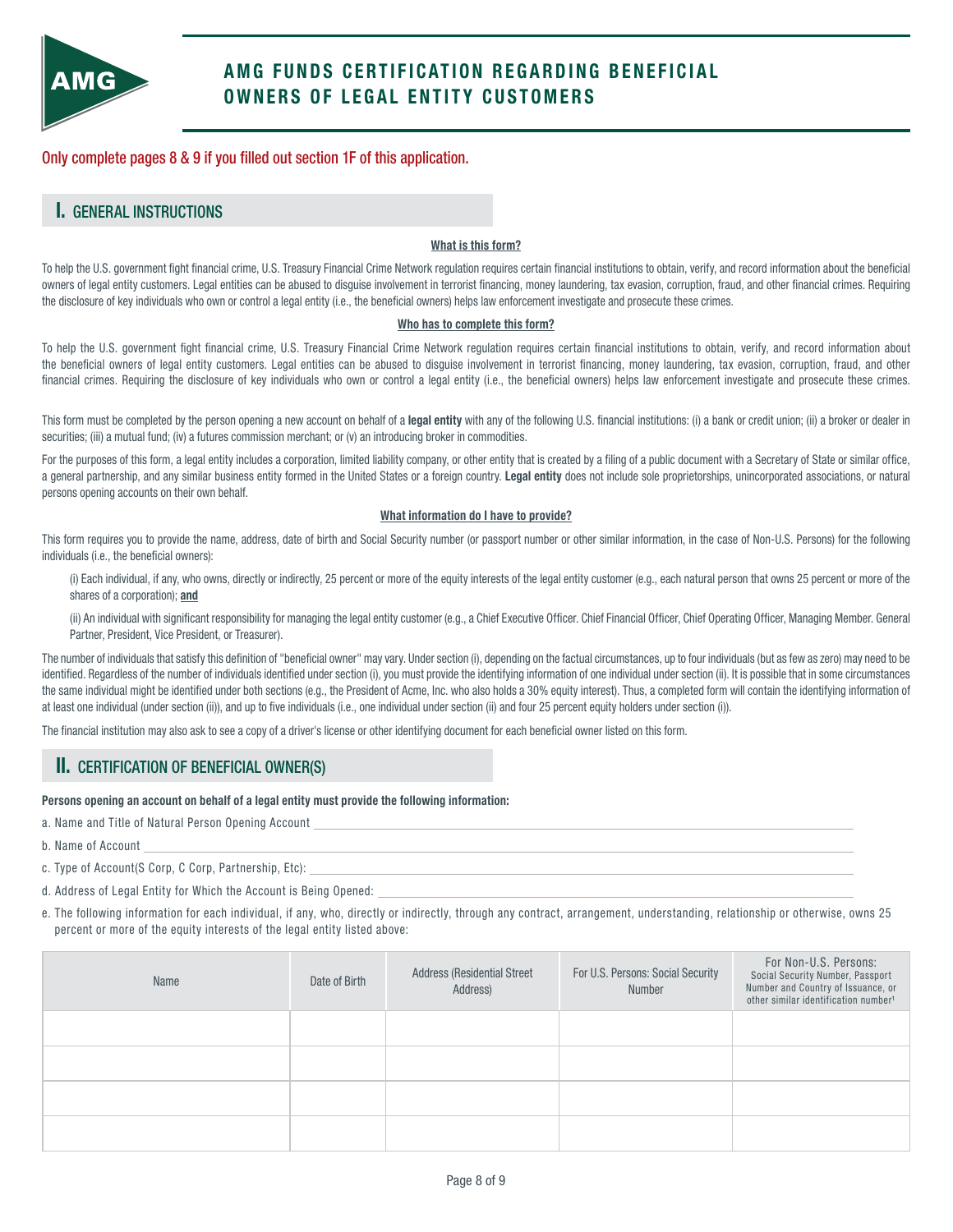

# A MG FUNDS CERTIFICATION REGARDING BENEFICIAL OWNERS OF LEGAL ENTITY CUSTOMERS

(If no individual meets this definition, please write "Not Applicable" on the line below)

(f) The following information for individual with significant responsibility for managing the legal entity listed above, such as:

p An executive officer or senior manager (e.g., Chief Executive Officer, Chief Financial Officer, Chief Operating Officer, Managing Member. General Partner, President, Vice President, Treasurer);

or

 $\overline{a}$ 

 $\blacktriangle$  Any other individual who regularly performs similar functions.

(If appropriate, an individual listed under section (e) above may also be listed in this section (f)).

| Name | Date of Birth | <b>Address (Residential Street)</b><br>Address) | For U.S. Persons: Social Security<br>Number | For Non-U.S. Persons:<br>Social Security Number, Passport<br>Number and Country of Issuance, or<br>other similar identification number <sup>1</sup> |
|------|---------------|-------------------------------------------------|---------------------------------------------|-----------------------------------------------------------------------------------------------------------------------------------------------------|
|      |               |                                                 |                                             |                                                                                                                                                     |

|                          | (name of natural person opening account), hereby certify, to the best of my knowledge, that the information provided above |  |
|--------------------------|----------------------------------------------------------------------------------------------------------------------------|--|
| is complete and correct. |                                                                                                                            |  |

 $\blacktriangle$  Signature  $\blacktriangle$  Date

▲ Legal Entity Identifier (If Obtained)

*<sup>1</sup>In lieu of a passport number, Non-U.S. Persons may also provide a Social Security Number, an alien identification card number, or number and country of issuance of any other government-issued document evidencing nationality or residence and bearing a photograph or similar safeguard.*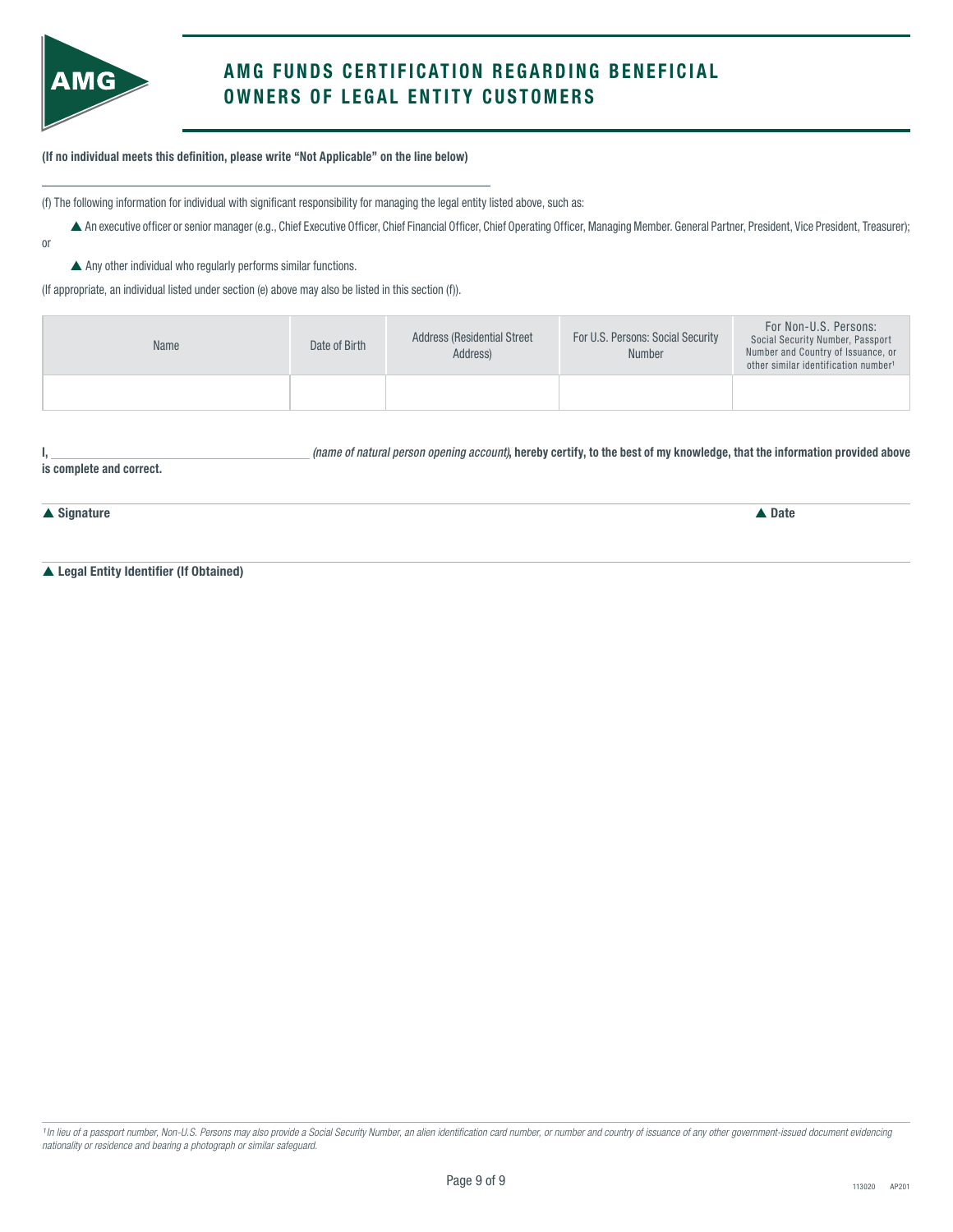### **AMG PANTHEON MASTER FUND, LLC, a Delaware Limited Liability Company**

# **NOTICE:**

This Subscription Agreement for AMG Pantheon Fund, LLC (the "Subscription Agreement") serves as the subscription agreement for AMG Pantheon Master Fund, LLC (the "Master Fund"). In furtherance of the foregoing, with respect to an application to purchase Units<sup>\*</sup> in the Master Fund and to become a Member of the Master Fund, the following supplements the Subscription Agreement:

- 1) References to AMG Pantheon Fund, LLC or the term the "Fund" mean the Master Fund except in paragraphs 9(j), 25 and 26 of the Subscription Agreement and unless the context otherwise requires;
- 2) The term the "LLC Agreement" is a reference to the limited liability company agreement of the Master Fund, as amended from time to time; and
- 3) For purposes of paragraphs 9(a) and 9(f), in addition to the LLC Agreement, the Prospectus and the Subscription Agreement, the Subscription is made also on the basis of the Registration Statement of the Master Fund.

\_\_\_\_\_\_\_\_\_\_\_\_\_\_\_\_\_\_\_\_\_\_\_\_\_\_

The offering of securities described herein has not been registered under the Securities Act. This offering is made pursuant to Rule 506 of Regulation D of the Securities Act, which exempts from registration transactions not involving a public offering. A Subscriber should be prepared to bear the economic risk of an investment in the Master Fund for an indefinite period of time because the Units have not been registered under the Securities Act or the laws of any other jurisdiction and, therefore, cannot be sold unless they are subsequently registered or an exemption from registration is available. There is no obligation of the Master Fund to register the Units under the Securities Act or the laws of any other jurisdiction.

Capitalized terms not otherwise defined in this Notice have the meanings set forth in the Subscription Agreement.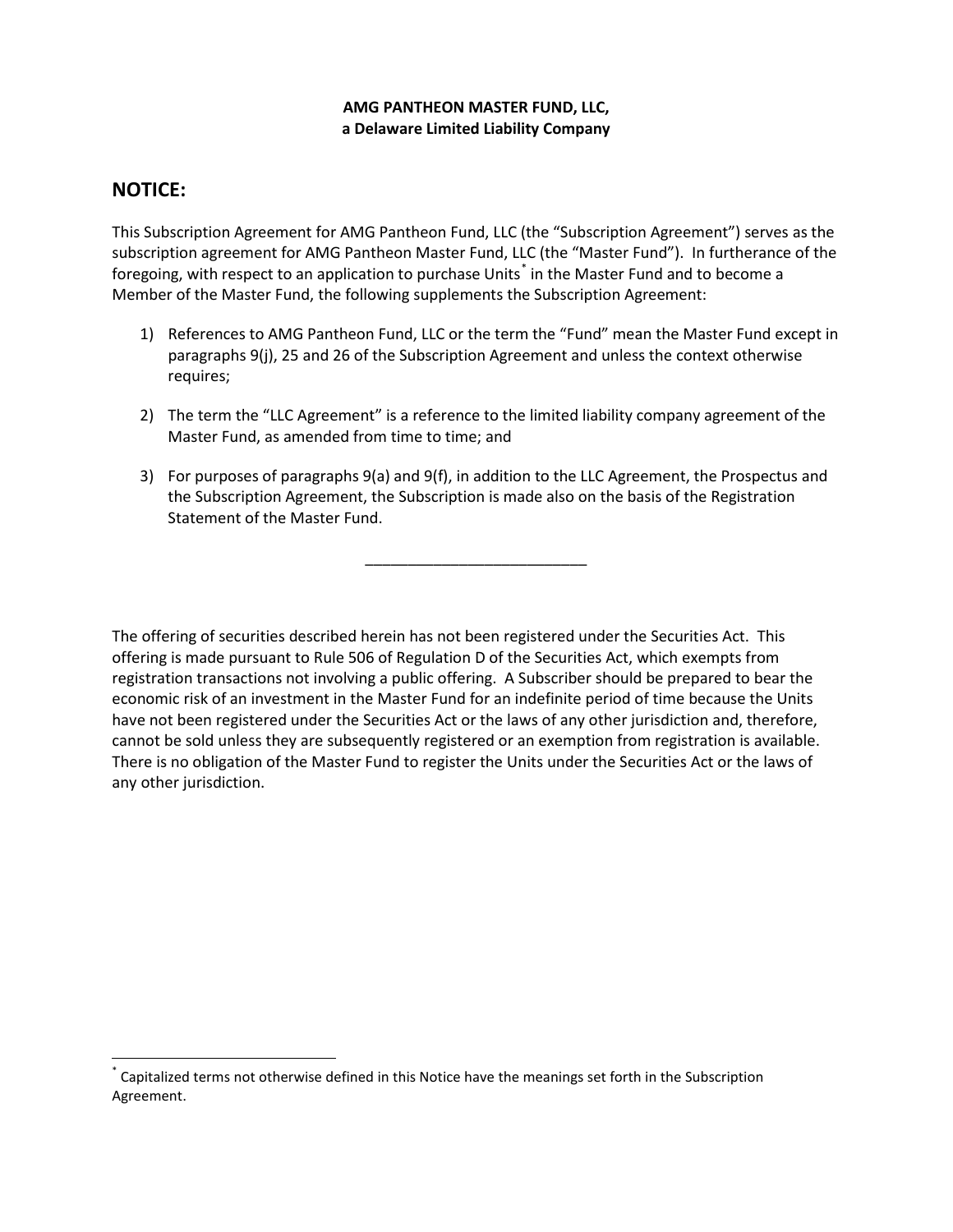### **AMG PANTHEON FUND, LLC, a Delaware Limited Liability Company**

The securities offered hereby have not been approved or disapproved by the Securities and Exchange Commission, any state securities authority, or any other regulatory authority, nor has any of the foregoing passed upon or endorsed the merits of this document. Any representation to the contrary is unlawful.

These securities will be sold only to investors who meet certain minimum suitability and eligibility qualifications described herein. A subscriber should be prepared to bear the economic risk of an investment in the Fund.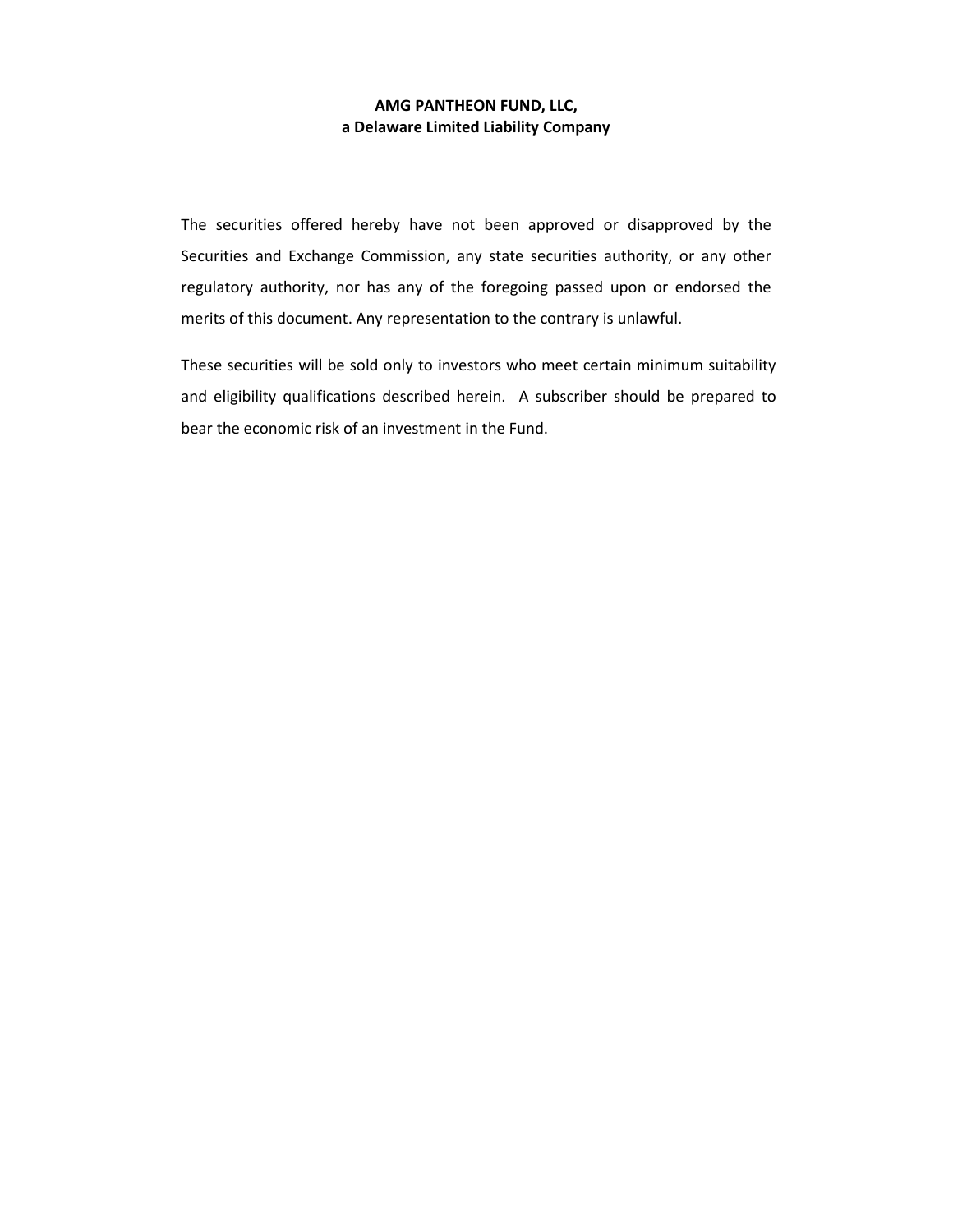### AMG PANTHEON FUND, LLC

A Delaware Limited Liability Company

**\_\_\_\_\_\_\_\_\_\_\_\_\_\_\_\_\_\_\_\_\_\_\_\_\_\_\_\_\_**

# **SUBSCRIPTION AGREEMENT \_\_\_\_\_\_\_\_\_\_\_\_\_\_\_\_\_\_\_\_\_\_\_\_\_\_\_\_\_**

*For purposes of this Subscription Agreement, the use of the term "Subscriber" and any other related words in the singular shall include the plural where there is more than one party specific in the Subscription Agreement Signature Pages. Furthermore, each of the statements, declarations, representations and warranties set forth in this Subscription Agreement shall be deemed to be statements, declarations, representations and warranties of each of the parties specified in the Subscription Agreement Signature Pages*. *Gender neutral pronouns are used herein.*

### **TO: AMG Pantheon Fund, LLC**

- 1. The Subscriber party or parties specified in the Subscription Agreement Signature Pages (collectively, the "Subscriber"), intending to be legally bound, hereby applies to purchase units ("Units") in and become a member (a "Member") of the Fund, for the subscription amount set forth in the Subscription Agreement Signature Pages, in AMG Pantheon Fund, LLC (the "Fund"), on the terms and conditions described herein and (i) in the Fund's Prospectus and Statement of Additional Information (together with all amendments thereof and supplements and exhibits thereto, the "Prospectus") and (ii) in the limited liability company agreement of the Fund attached to the Prospectus, as amended from time to time (the "LLC Agreement"). The Subscriber understands and agrees that the Fund reserves the right to reject this Subscription Agreement, in whole or in part, for any reason or no reason, and at any time prior to its acceptance. If the Subscription Agreement is rejected, the subscription amount will be returned promptly to the Subscriber, without interest, and this Subscription Agreement shall have no further force or effect. Admission of the Subscriber as a Member of the Fund will occur only upon the Closing Date, as described in the Prospectus.
- 2. Subscriber acknowledges and agrees that by its execution of this Subscription Agreement, and upon acceptance by the Fund, it shall become a party to the LLC Agreement and hereby expressly agrees to each term of the LLC Agreement. The Subscriber acknowledges and agrees that, if the Subscriber's subscription to purchase such Units (the "Subscription") is accepted by the Fund in whole or in part, the Subscriber will be a party to the LLC Agreement and a Member of the Fund.
- 3. The Subscriber acknowledges and agrees that, except as may be provided under applicable state securities laws, the Subscriber is not entitled to cancel, terminate or revoke this Subscription Agreement or any agreements or the power of attorney of the Subscriber hereunder upon acceptance by the Fund. The Subscriber also acknowledges and agrees that this Subscription Agreement and such agreements and power of attorney shall survive: (a) any changes in the transaction, documents and instruments from the description thereof in the Prospectus which in the aggregate are not material or which are contemplated by the Prospectus and (b) the subsequent death, disability, incapacity, and incompetence,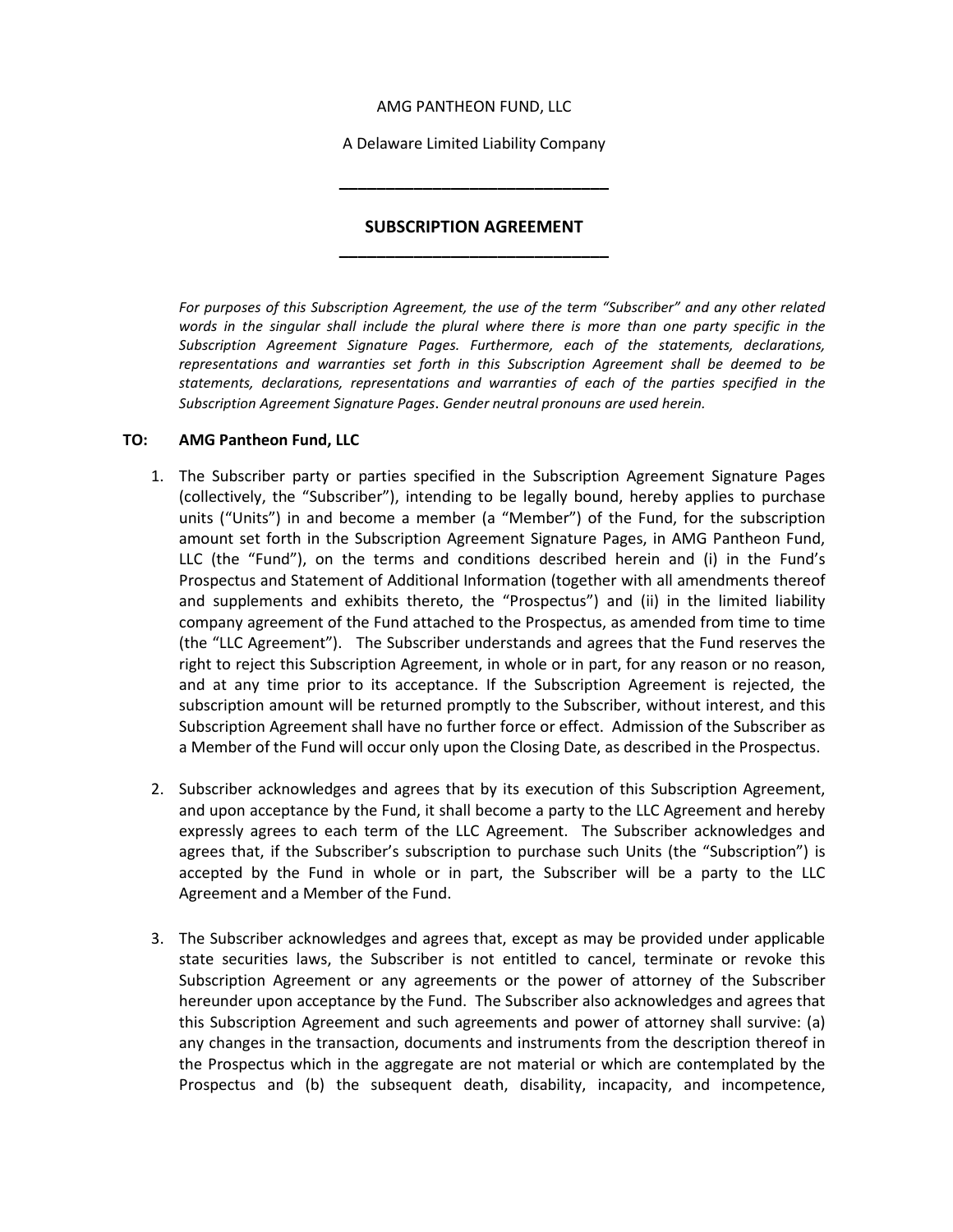termination, bankruptcy, insolvency or dissolution (as applicable) of the Subscriber provided that if the Fund does not accept this Subscription Agreement or hold a closing of the sale and purchase of Units of the Fund (a "Closing"), this Subscription Agreement, all agreements and the power of attorney of the Subscriber thereunder shall be cancelled and this Subscription Agreement and the subscription amount will be returned to the Subscriber, without interest.

- 4. The Subscriber acknowledges and agrees that payment in good funds must be received by the Fund prior to the Closing or such earlier date as may be set by the Fund from time to time for the applicable offering, which the Subscriber's financial advisor will facilitate.
- 5. The Subscriber agrees not to offer, sell, transfer, pledge, hypothecate or otherwise dispose of, directly or indirectly, all or any part of the Units or any interest therein, except in accordance with the terms and provisions of the LLC Agreement and applicable law.
- 6. The Subscriber acknowledges and agrees that the distribution of this Subscription Agreement, the LLC Agreement, or any other materials in connection with the Units does not constitute an offer to sell or the solicitation of an offer to buy in any state or other jurisdiction to any person to whom it is unlawful to make such offer or solicitation in such state or jurisdiction and that such distribution and the offer and sale of the Units in certain jurisdictions may be restricted by law.
- 7. The Subscriber acknowledges and agrees that no Member or other person holding Units acquired from a Member will have the right to require the Fund to redeem those Units or any portion thereof. After completing the first two full years of operations, the Fund, from time to time, may offer to repurchase outstanding Units pursuant to written tenders by Members, as described in the Prospectus. Repurchase offers will be made at such times and on such terms as may be determined by the Board in its sole discretion. A 2.00% early repurchase fee may be charged by the Fund with respect to any repurchase of Units from a Member at any time prior to the day immediately preceding the one-year anniversary of the Member's purchase of Units. For the avoidance of doubt, the Fund is under no legal obligation to conduct any such tender offers.
- 8. The Subscriber certifies under penalty of perjury that:
	- a. the taxpayer identification number and/or social security number of the Subscriber and/or of any trustee or custodian, as applicable and as indicated in the Subscription Agreement Signature Pages, is correct; and
	- b. it has truthfully completed the certification concerning backup withholding contained in the Subscription Agreement Signature Pages.
- 9. The Subscriber hereby represents, warrants and agrees as follows:
	- a. This Subscription is made solely on the basis of the LLC Agreement, the Prospectus and this Subscription Agreement and not in reliance on any other information, representations or warranties, whether oral or written, provided by any person including, for the avoidance of doubt, Pantheon Ventures (US) LP (the "Adviser"), AMG Distributors Inc. (the "Distributor"), or any of their respective affiliates or any officer, agent, director, member, partner or employee of any such person. The Subscriber further represents and warrants that it understands and has evaluated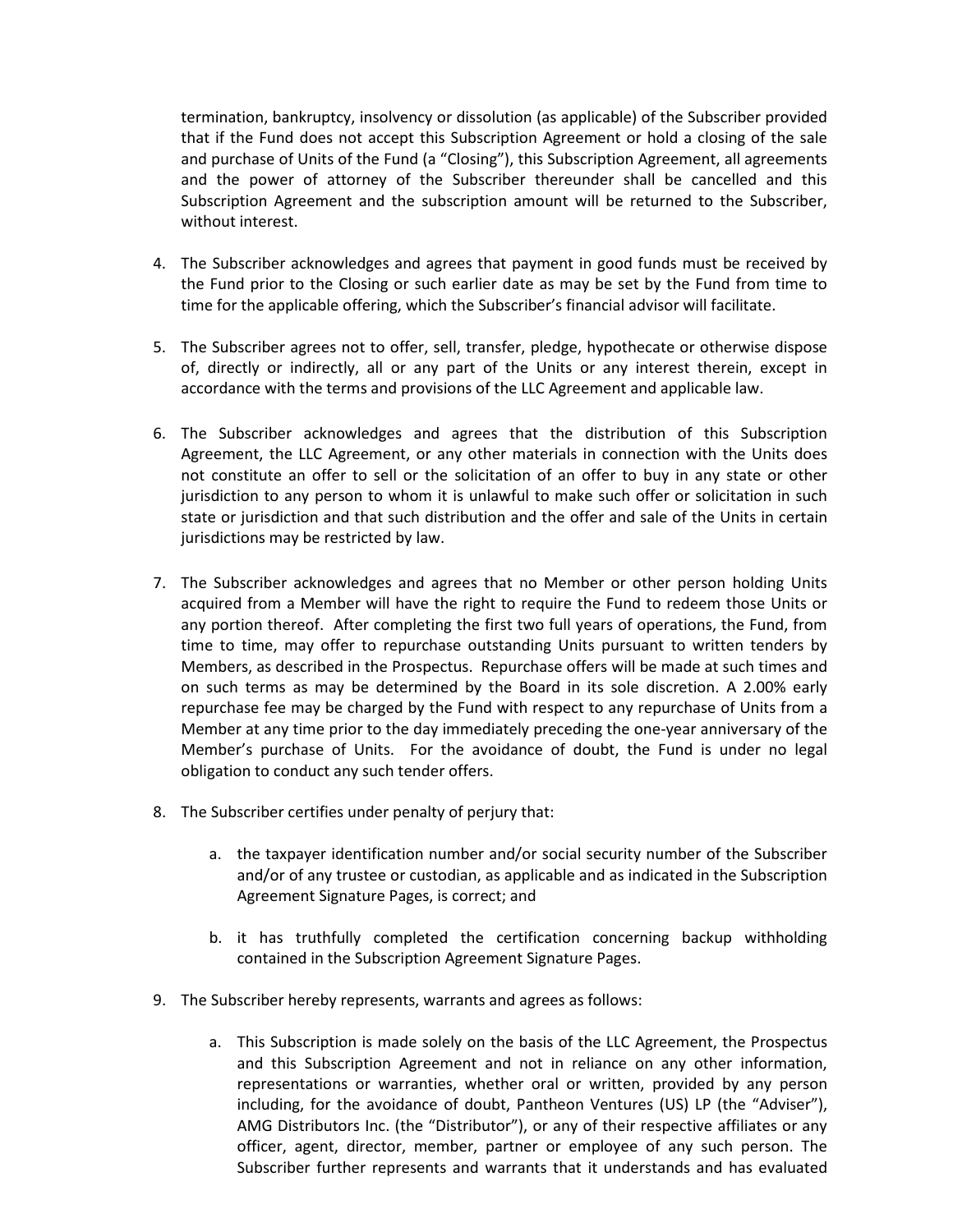the risks connected with an investment in the Fund and, in particular, has carefully reviewed, understands and accepts, the risk factors and conflicts of interest detailed in the Prospectus.

- b. The Subscriber is an "accredited investor" (as defined in Appendix I hereto) and has confirmed the Subscriber's status as such in the Subscription Agreement Signature Pages.
- c. The Subscriber is not a Foreign Financial Institution as defined in the Uniting and Strengthening America by Providing Appropriate Tools Required to Intercept and Obstruct Terrorism Act of 2001 (the "USA Patriot Act").
- d. If the Subscriber is an individual, the Subscriber is of legal age in the Subscriber's state of residence and has legal capacity to execute, deliver, and perform its obligations under the LLC Agreement and this Subscription Agreement. The purchase of the Units and the execution, delivery, and performance of the LLC Agreement and this Subscription Agreement have been authorized by all necessary action on the Subscriber's behalf, and the LLC Agreement and this Subscription Agreement are legal, valid, and binding obligations, enforceable against the Subscriber in accordance with their respective terms. If the Subscriber is an entity, the Subscriber is duly organized, formed, or incorporated as the case may be, and validly existing and in good standing, under the laws of its jurisdiction of organization, formation, or incorporation, the execution and delivery of the LLC Agreement and this Subscription Agreement, the consummation of the transactions contemplated thereby and hereby, and the performance of the Subscriber's obligations thereunder and hereunder, do not and will not conflict with, or result in any violation of or default under, any provision of any charter, by-laws, trust, agreement, partnership agreement, or other governing instrument applicable to the Subscriber, and the Subscriber has full power and authority to make the representations and warranties in this Subscription Agreement, to purchase the Units, and to execute, deliver, and perform the Subscriber's obligations under the LLC Agreement and this Subscription Agreement. **Any person executing this Subscription Agreement on behalf of the subscribing Member has specifically confirmed the above in connection with the making of this investment and has actual authority to execute this Subscription Agreement on the Member's behalf.**
- e. The Subscriber (either alone or with its financial advisor(s) (other than the Subscriber's Financial Advisor, as defined in the Subscription Agreement Signature Pages), if any) has such knowledge and experience in financial and business matters that it is capable of evaluating the merits and risks of an investment in Units, and has determined that Units are a suitable investment for the Subscriber, has the financial ability to bear the economic risk of the Subscriber's investment, understands the investment objective and policies of, and the investment strategies which may be pursued by, the Fund, has determined that the Subscriber's investment in the Fund is consistent with the investment purposes and objectives and cash flow requirements of the Subscriber, and has no need for liquidity of the Subscriber's investment in the Fund, and could bear a complete loss of such investment; further, the Subscriber understands that an investment in the Fund is speculative and involves a high degree of risk of loss, the Units are illiquid investments, that the Subscriber must bear the economic risk of investment in Units for an indefinite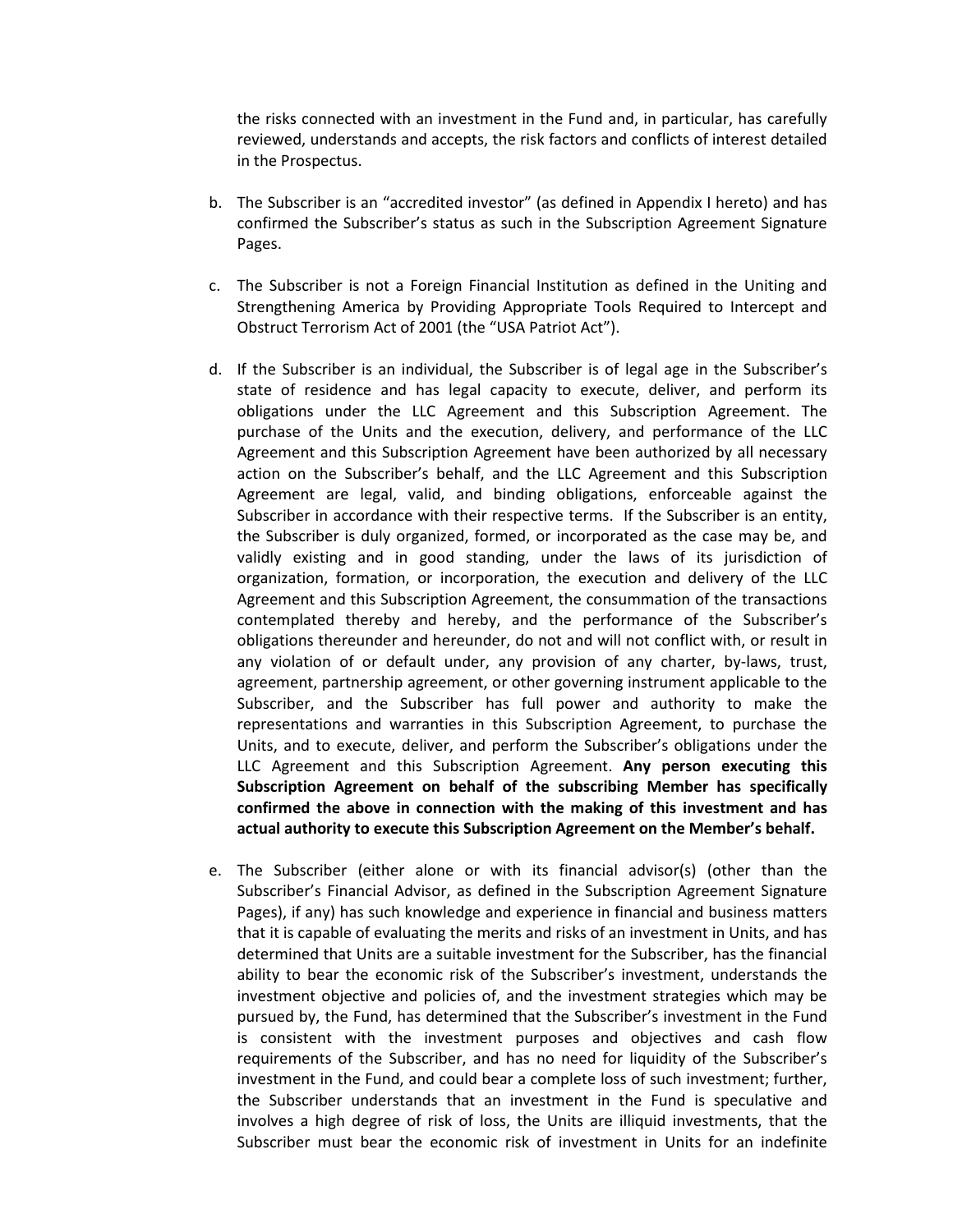period of time and that, at this time, it can bear a complete loss of its entire investment therein.

- f. The Subscriber (either alone or with its financial advisor(s), if any) has received, read, and understands the LLC Agreement, this Subscription Agreement, and the Prospectus. The Subscriber confirms that its Subscription in the Fund is made solely on the basis of the information contained in the LLC Agreement, this Subscription Agreement, and the Prospectus, and not in reliance on any other information, statements, representations, or warranties, whether oral or written.
- g. The Subscriber (either alone or with its financial advisor(s), if any) has investigated the acquisition of the Units to the extent the Subscriber deemed necessary or desirable, and the Fund through its adviser, sponsor and/or distributor has provided Subscriber with any assistance it has requested in connection therewith. The Subscriber has been afforded an opportunity to ask questions of and receive answers satisfactory to the Subscriber from the Fund's adviser, sponsor and/or distributor concerning the terms and conditions of this Subscription Agreement and the LLC Agreement, and other matters pertaining to the investment in the Fund and has been given the opportunity to obtain such additional information necessary to evaluate the merits and risks of investment in the Fund (to the extent that the Fund possesses such information or can acquire such information without unreasonable effort or expense).
- h. The Subscriber understands the meaning and legal consequences of the representations and warranties made by the Subscriber herein and in the attached Subscription Agreement Signature Pages and that the Fund is relying on such representations and warranties in making its determination to accept or reject the Subscriber's Subscription.
- i. The Subscriber and the Subscriber's financial advisor(s), if any, understand that all representations and references contained in the Prospectus are made only as of the date specified in the Prospectus or such amendment or supplement thereto as applicable, and that the terms of the Prospectus are qualified in their entirety by the LLC Agreement.
- j. The Subscriber and the Subscriber's financial advisor(s), if any, understand that the Fund is part of a "master-feeder" fund structure whereby the Fund contributes all or substantially all of its assets to a "master fund" organized as a limited liability company under the laws of the State of Delaware (the "Master Fund") in exchange for interests in such Master Fund.
- k. The Units are being acquired for the Subscriber's own account for investment, with no intention of distributing or selling any portion thereof, and not with a view to any distribution thereof within the meaning of the Securities Act of 1933, as amended (the "Securities Act"), and will not be transferred by the Subscriber in violation of the Securities Act or the then applicable rules or regulations thereunder, the Prospectus, or the LLC Agreement.
- l. No representations or warranties have been made to the Subscriber by the Fund, its adviser, sponsor or distributor, any affiliate of the foregoing, any partner, member, director, officer, or employee of any of the foregoing, or any agent, representative,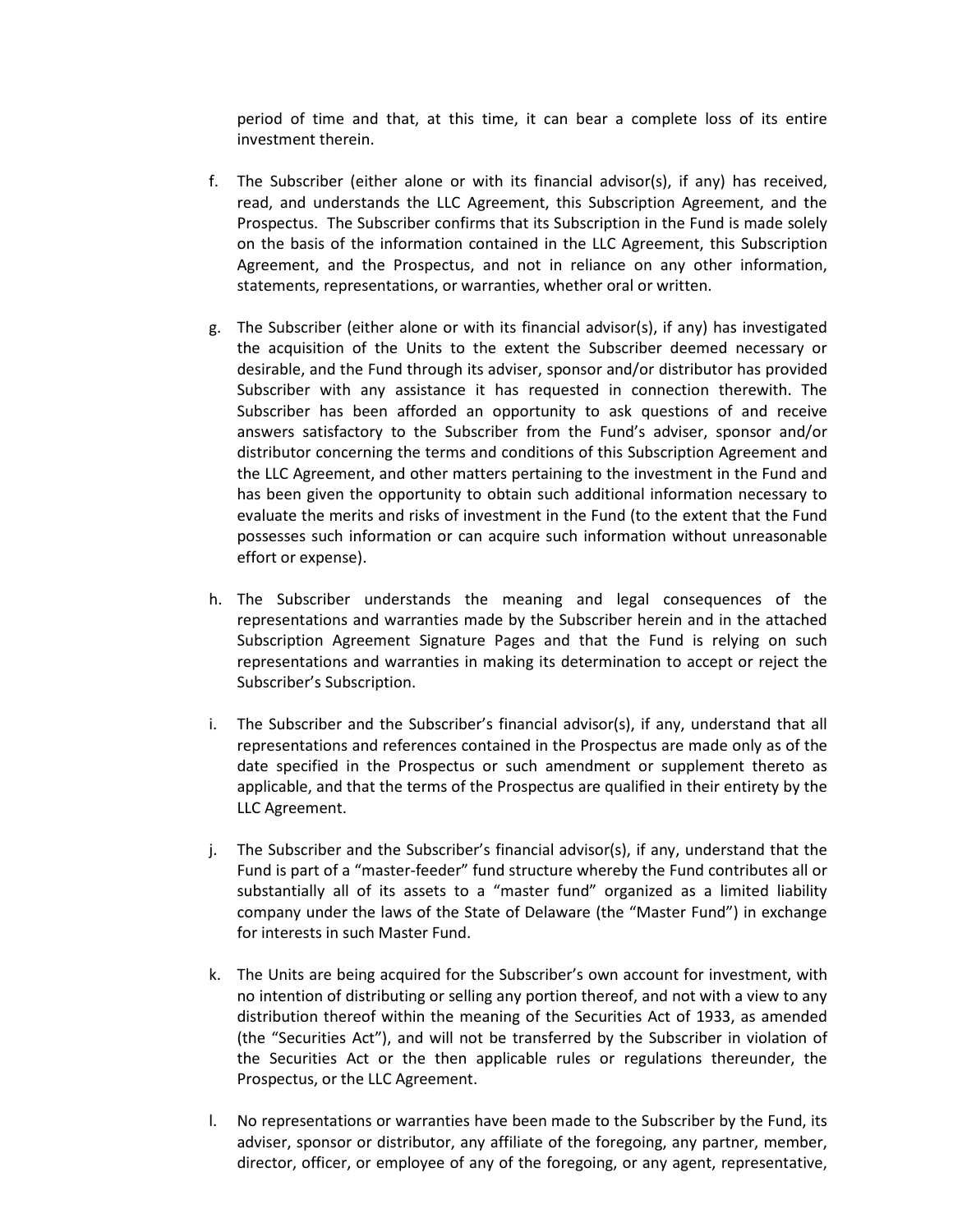or counsel of said persons or entities, other than the representations in the Prospectus, this Subscription Agreement and the LLC Agreement, and the Subscriber is not relying on any said persons or entities for legal, investment, or tax advice. The Subscriber has consulted with its own professional advisers regarding any tax, legal, currency or other economic considerations related to the investment.

- m. The address set forth in the Subscription Agreement Signature Pages is the Subscriber's true and correct residence, if an individual, or registered office or principal place of business, as appropriate, if an entity.
- n. If the Subscriber will hold the Units as nominee or trustee for another, the Subscriber hereby acknowledges that the confirmations, representations, and warranties given by the Subscriber pursuant to this Subscription Agreement are given both on behalf of itself and also separately on behalf of each of the beneficial holder(s) and consequently, where appropriate, references to the Subscriber in this Subscription Agreement shall be read as references to each of the beneficial holder(s).
- o. The representations and warranties by the Subscriber in this Subscription Agreement and the statements in the Subscription Agreement Signature Pages are true and accurate as of the date hereof and shall be true and accurate as of the Closing Date and shall survive such date. **If in any respect such representation and warranties shall not be true and accurate prior to Closing or at any time after Closing, the Subscriber shall give immediate notice in writing of such fact to the Fund, specifying which representations and warranties are not true and accurate and the reasons therefor.**
- p. The Subscriber understands that Units are: (i) not insured by the Federal Deposit Insurance Corporation or any other government agency; (ii) subject to investment risks, including the possible loss of the full amount invested.
- q. The Subscriber understands it will receive or have access to confidential proprietary information concerning the Fund, the Investment Funds (as defined in the Prospectus) and the affiliates of each including, without limitation, portfolio positions, valuations, information regarding potential investments, financial information, trade secrets and the like (collectively, "Confidential Information"), which are proprietary in nature and non-public. The Subscriber agrees that it shall not disclose or cause to be disclosed any Confidential Information to any person or use any Confidential Information for its own purposes or its own account, except in connection with its investment in the Fund, which shall include disclosure to the Subscriber's service providers and shareholders and except as otherwise required by any regulatory authority, law or regulation, or by legal process. Furthermore, the Subscriber has not reproduced, duplicated or delivered the Prospectus, the Subscription Agreement, or the LLC Agreement to any other person, except professional advisers who have a need to know such information and are bound by a duty of confidentiality to the Subscriber or as instructed by the Fund. Notwithstanding any other statement in the Subscription Agreement, the Prospectus, or any other document provided to the Subscriber in connection with an investment in the Fund, the Fund and the Adviser and each of their respective advisors, authorize the Subscriber and the Subscriber's employees, representatives or other agents, from and after the commencement of any discussions with any such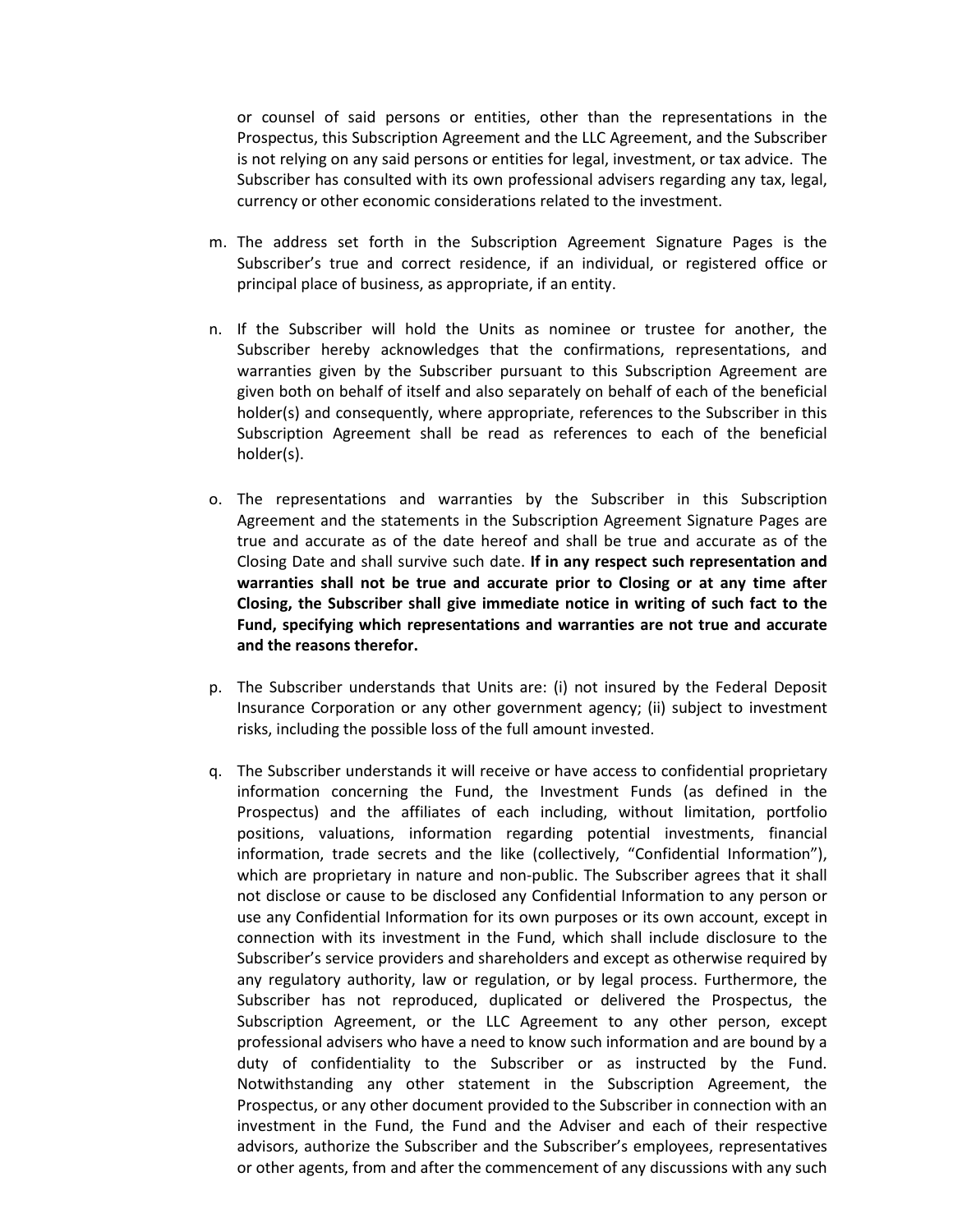party, to disclose to any and all persons without limitation of any kind the tax treatment and tax structure of the Fund and any transaction entered into by the Fund, and all materials of any kind (including opinions or other tax analyses) relating to such tax treatment or tax structure that are provided to the Subscriber, in all cases insofar as such tax treatment and/or tax structure relates to a U.S. federal or state income or franchise tax strategy provided to the Subscriber by the Fund or Adviser or their respective advisors, except for any information identifying the Fund or Adviser, any other investor in the Fund, or (except to the extent relevant to such tax structure or tax treatment) any non-public commercial or financial information.

- r. Any information that the Subscriber has heretofore furnished and herewith furnishes to the Fund with respect to its financial position and business experience, is true, correct and complete as of the date of this application, and if there should be any change in such information prior to its admission to the Fund as a Member, it will immediately furnish in writing such revised or corrected information to the Adviser and the Fund.
- 10. Anti-Money Laundering Matters:
	- a. The Subscriber acknowledges that the Fund, the Adviser, the Administrator and/or any sub-administrator acting on behalf of the Fund are subject to certain laws and regulations that are designed to prohibit and actively prevent money laundering and any activity that facilitates money laundering or the funding of terrorist or criminal activities ("Anti-Money Laundering Regulations").
	- b. The Subscriber represents that all evidence of identity provided in connection with the Subscription Agreement and Subscription Agreement Signature Pages is true and correct and all related information and documentation furnished is genuine and accurate.
	- c. The Subscriber acknowledges that due to Anti-Money Laundering Regulations, the Fund, the Adviser, the Administrator and/or any sub-administrator acting on behalf of the Fund may require further documentation verifying the Subscriber's identity and the source of funds used to purchase the Units and agrees to provide such documentation as may be requested by the Fund, the Adviser, the Administrator and/or any sub-administrator whether before or after the Closing. The Subscriber further agrees that all payments by the Subscriber to the Fund and all distributions by the Fund to the Subscriber will only be made in the Subscriber's name. In the event of a delay or failure by the Subscriber to produce any information requested in connection with this Subscription Agreement or required for identity verification purposes, the Subscriber acknowledges that the Fund may refuse to accept this Subscription Agreement.
	- d. The Subscriber represents, warrants, and covenants that neither it nor any person controlling, controlled by, or under common control with it, nor any person having a beneficial interest in it, is an individual, organization, or entity: (i) whose name appears on any lists of prohibited persons and entities as may be mandated by applicable Anti-Money Laundering Regulations, including the List of Specially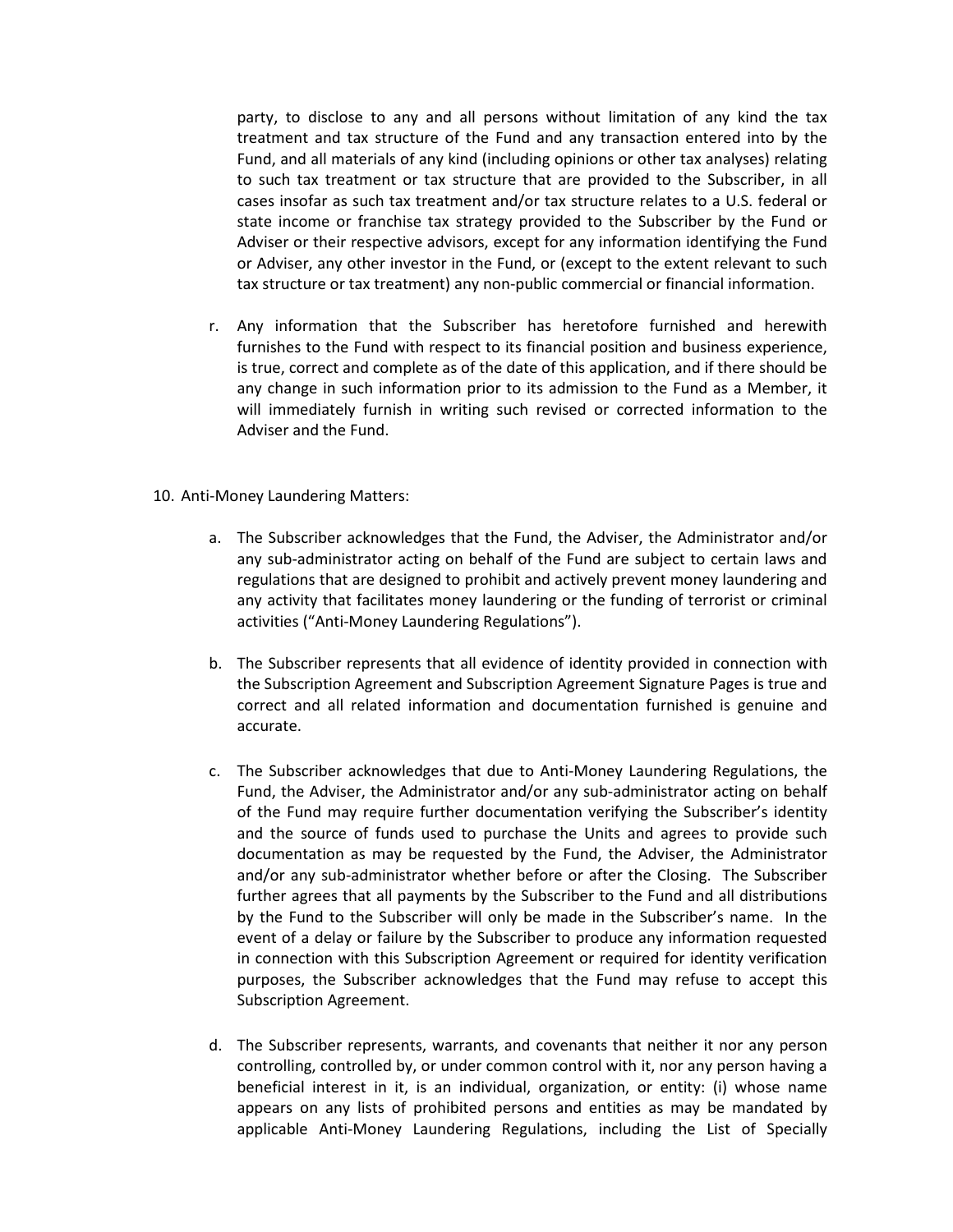Designated Nationals and Blocked Persons<sup>1</sup> maintained by the U.S. Department of Treasury's Office of Foreign Assets Control ("OFAC"); (ii) resident in, organized under the laws of, or doing business in a country or territory prohibited by OFAC sanctions programs; (iii) resident in, or organized or chartered under the laws of, a jurisdiction that has been designated by the Secretary of the Treasury under Section 311 of the USA PATRIOT Act of 2001, as amended (the "Patriot Act") as warranting special measures due to money laundering concerns; or (iv) that is a Foreign Shell Bank<sup>2</sup> (collectively, "Prohibited Persons") and that it is not investing and will not invest in the Fund on behalf of or for the benefit of any Prohibited Person.

- e. The Subscriber represents, warrants, and covenants that (i) the amounts to be contributed by it to the Fund shall not directly or indirectly be derived from activities that contravene U.S. federal or state laws or regulations, including Anti-Money Laundering Regulations; and (ii) the proceeds from the Subscriber's investment in the Fund will not be used to finance any illegal activities.
- f. The Subscriber acknowledges that, if, following its investment in the Fund, the Adviser reasonably believes that the Subscriber is a Prohibited Person or has otherwise breached its representations and covenants as to its identity or has otherwise failed to produce additional documentation requested to verify the Subscriber's identity and the source of funds used to purchase the Units, the Fund or the Adviser may withhold amounts otherwise distributable to the Subscriber until such time as such additional documentation is produced to the reasonable satisfaction of the Adviser and may also be obligated to freeze the Subscriber's investment by prohibiting additional investments, segregating the assets constituting the Subscriber's investment in accordance with applicable law, terminating any rights the Subscriber has to future distributions, or removing the Subscriber from the Fund, and, to the fullest extent permitted by applicable law, the Subscriber shall have no claim against the Fund, the Adviser, the Administrator and/or any sub-administrator acting on behalf of the Fund for any form of damages as a result of the aforementioned actions.
- g. If the Subscriber is a "fund of funds" or an entity that invests on behalf of others, the Subscriber, in addition to and not by way of limiting the foregoing, represents and certifies that it is aware of the requirements of the Anti-Money Laundering Regulations and any other anti-money laundering measures in any applicable jurisdiction and that it has in place anti-money laundering policies and procedures that are reasonably designed to verify the identity of its beneficial owners or underlying investors, as the case may be, and their respective sources of funds. Such policies and procedures are properly enforced and are consistent with such Anti-Money Laundering Regulations. The Subscriber acknowledges that it is to furnish a copy of its anti-money laundering policies and procedures to the Fund when requested. Among its other obligations hereunder, the Subscriber agrees to

 $\frac{1}{1}$ Available at http://www.treasury.gov/ofac/downloads/t11sdn.pdf

<sup>2</sup> The term "Foreign Shell Bank" is defined to mean a "foreign bank" without a physical presence in any country. A "foreign bank" is any bank organized under foreign law or an agency, branch or office of a bank located outside the U.S. The term does not include an agent, agency, branch or office within the U.S. of a bank organized under foreign law.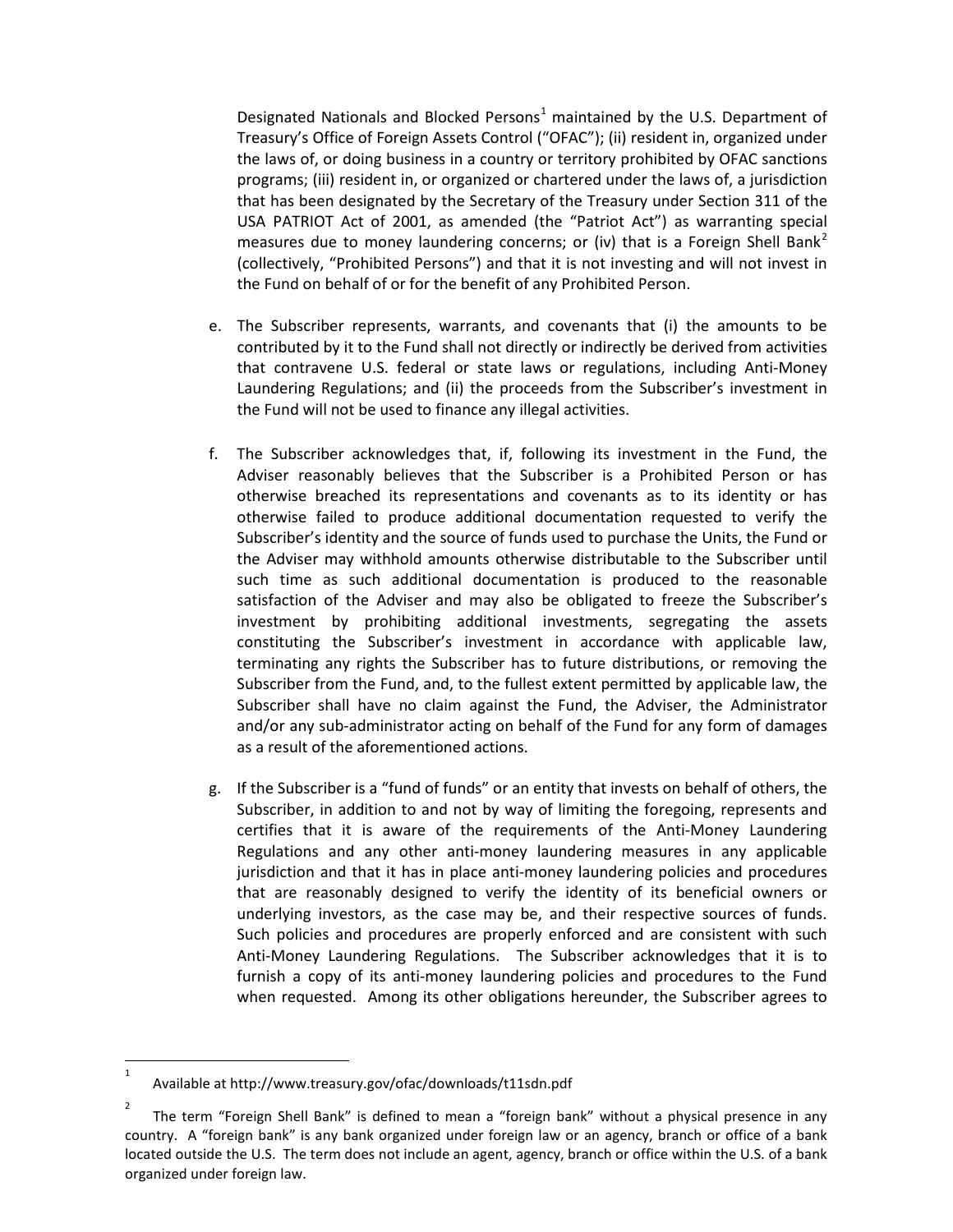promptly notify the Fund if the foregoing representation and certification becomes inaccurate.

- h. The Subscriber represents that, except as otherwise disclosed to the Fund or the Adviser in writing:
	- i. it is an individual or entity located in a jurisdiction that is a full member of the Financial Action Task Force on Money Laundering ("FATF")**<sup>3</sup>** ;
	- ii. it is not a current or former Senior Foreign Political Figure<sup>4</sup> or a Politically Exposed Person ("SFPF/PEP"), a member of a SFPF/PEP's Immediate Family,<sup>5</sup> and/or any Close Associate<sup>6</sup> of a SFPF/PEP residing in a non-cooperative country or territory or a jurisdiction that has been designated by the U.S. Treasury as warranting special measures due to primary money laundering concerns;
	- iii. it is not a resident in, or organized or chartered under the laws of, a Non-Cooperative Jurisdiction<sup>7</sup>;
	- iv. it is not resident in, or organized or chartered under the laws of a jurisdiction that has been designated by the U.S. Secretary of Treasury under Section 311 of the Patriot Act as warranting special measures due to primary money laundering concerns;
	- v. it is not a Foreign Shell Bank subject to enhanced due diligence under Section 312 of the Patriot Act; and
	- vi. its subscription funds do not originate from, nor will they be routed through, an account maintained at a Foreign Shell Bank, an "offshore bank,"<sup>8</sup> or a bank organized or charted under the laws of a Non-Cooperative Jurisdiction, or a bank or financial institution subject to special measures under Section 311 of the Patriot Act.

l

FATF has designated certain countries or territories as Non-Cooperative countries and Territories ("Non-Cooperative Jurisdictions"). The list of Non-Cooperative Jurisdictions is available at: http://www.faft-gafi.org.

**<sup>3</sup>** The list of FATF member jurisdictions is available at http://www.fatf-gafi.org.

The term "senior foreign political figure" is defined to mean a senior official in the executive, legislative, administrative, military or judicial branches of a foreign government (whether elected or not), senior official of a major foreign political party, or a senior executive of a foreign government-owned corporation. The term "Politically Exposed Person" is defined to include individuals who are or have been entrusted with prominent public functions in a foreign country, including Heads of State or of government, senior politicians, senior government, judicial or military officials, senior executives of state owned corporations, and important political party officials.

The term "immediate family" is defined to mean the parents, siblings, spouse, children and in-laws of a senior foreign political figure.

The term "close associate" is defined to mean a person who is widely and publicly known to maintain an unusually close relationship with a senior foreign political figure.

The term "offshore bank" refers to a foreign bank that is barred, pursuant to its banking license, from conducting banking activities with the citizens of, or with the local currency of, the country that issued the license.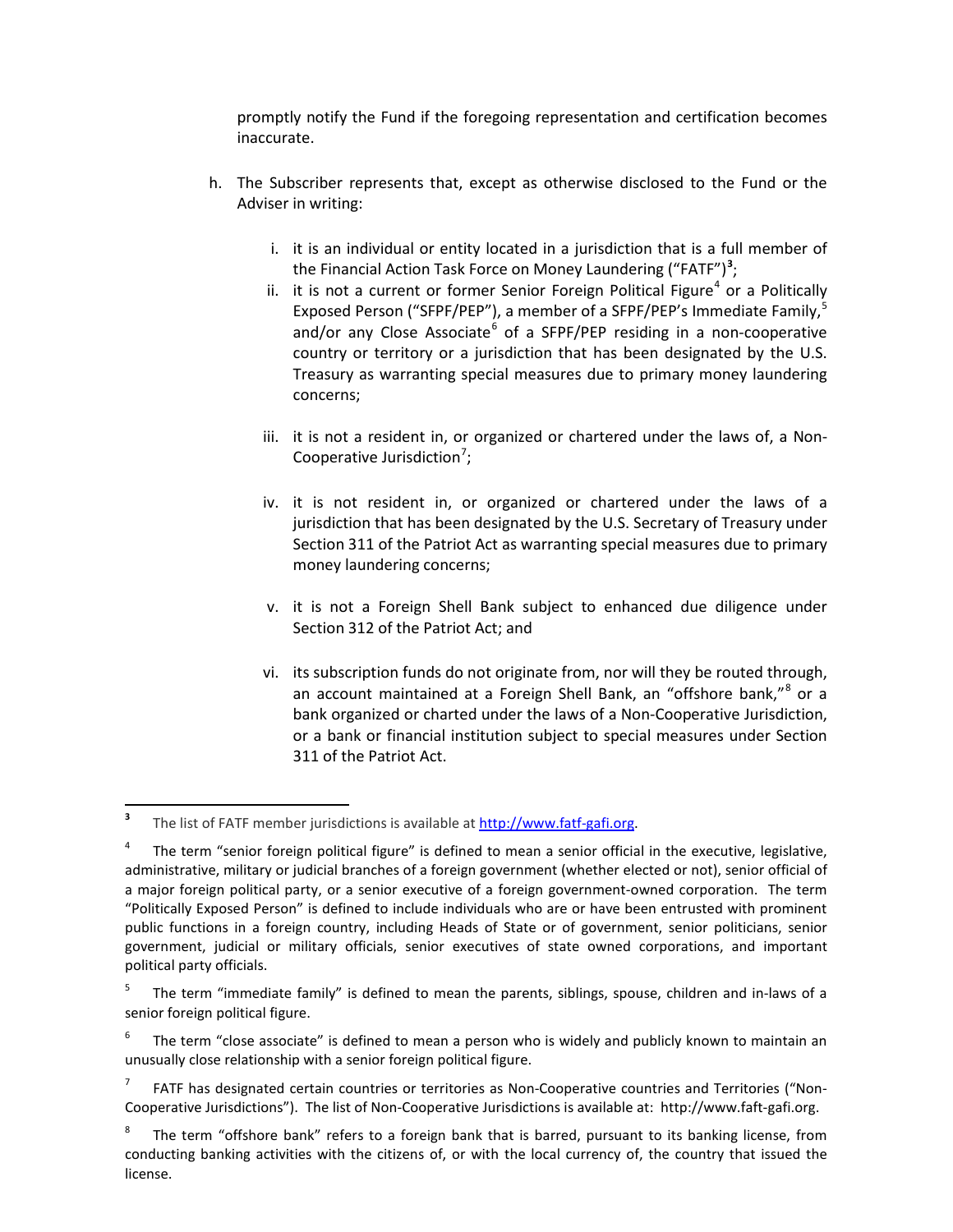- 11. Attached to the Subscription Agreement Signature Pages is IRS Form W-9 or Form W-8BEN, W-8BEN-E, W-8ECI, W-8EXP, or W-8IMY (as appropriate), which has been duly completed and executed by the Subscriber and the information contained therein is complete and accurate. The Subscriber agrees to notify the Adviser in the event any information provided therein becomes inaccurate and to update or replace such form in accordance with its terms or subsequent amendments.
- 12. The Subscriber will notify the Fund within 60 calendar days in the event the Subscriber's IRS Form(s) W-8 or W-9 or such other tax information, documentation or representations (including any tax-related forms) previously provided by the Subscriber become incorrect, obsolete (including by operation of law) or ineffective and will promptly provide such updated forms, information, documentation or representations, as applicable.
- 13. The Subscriber agrees to provide the Fund with (i) such information as the Fund reasonably requests from time to time with respect to the Subscriber's citizenship, residency, ownership, tax status, business or control so as to permit the Fund to evaluate and comply with any regulatory and tax requirements applicable to the Fund, provided that any confidential information so provided shall be kept confidential by the Fund and the Adviser and shall not be disclosed to any third party (other than the Fund's service providers in the ordinary course of business) unless required by law or by any court of law or by any regulatory authority, (ii) any additional tax-related information, certificates or documentation reasonably requested by the Adviser that is required for the Fund to comply with the information, diligence, reporting and other requirements of the Foreign Account Tax Compliance Act as codified in sections 1471 through 1474 of the Internal Revenue Code of 1986, as amended (the "Code") and any U.S. Treasury Regulations, rules or other guidance issued thereunder (including after the date hereof) and the terms of any intergovernmental agreement and any implementing legislation or rules (collectively, "FATCA") and to avoid any withholding on payments made to or by the Fund pursuant to FATCA, and (iii) provide the Adviser with additional tax-related information or documentation as may be required as a result of such change in status or as the Adviser may otherwise request from time to time, including, without limitation, such information as may be required to comply with the terms of any provisions of (or election under) Chapter 3 and Chapter 4 of the Code (as determined in the sole judgment of the Adviser).
- 14. The Subscriber understands the performance allocation or "carried interest" that may be charged by a manager of an Investment Fund and its risks, including that a performance allocation or "carried interest" may create an incentive to make investments that are riskier or more speculative than would be the case in the absence of a performance allocation or "carried interest."
- 15. The Subscriber understands that by investing in the Fund, the Subscriber will bear its proportionate share of expenses and fees as an investor in the Fund and, indirectly, fees and expenses of the Master Fund, fees, expenses, performance allocations, and carried interests in the Investment Funds in which the Fund invests. An investment in the Fund will likely result in higher total fees than a direct investment in an Investment Fund and will have different performance than an Investment Fund.
- 16. The Subscriber understands that an investment in the Fund involves limited diversification, the use of leverage, and limited liquidity.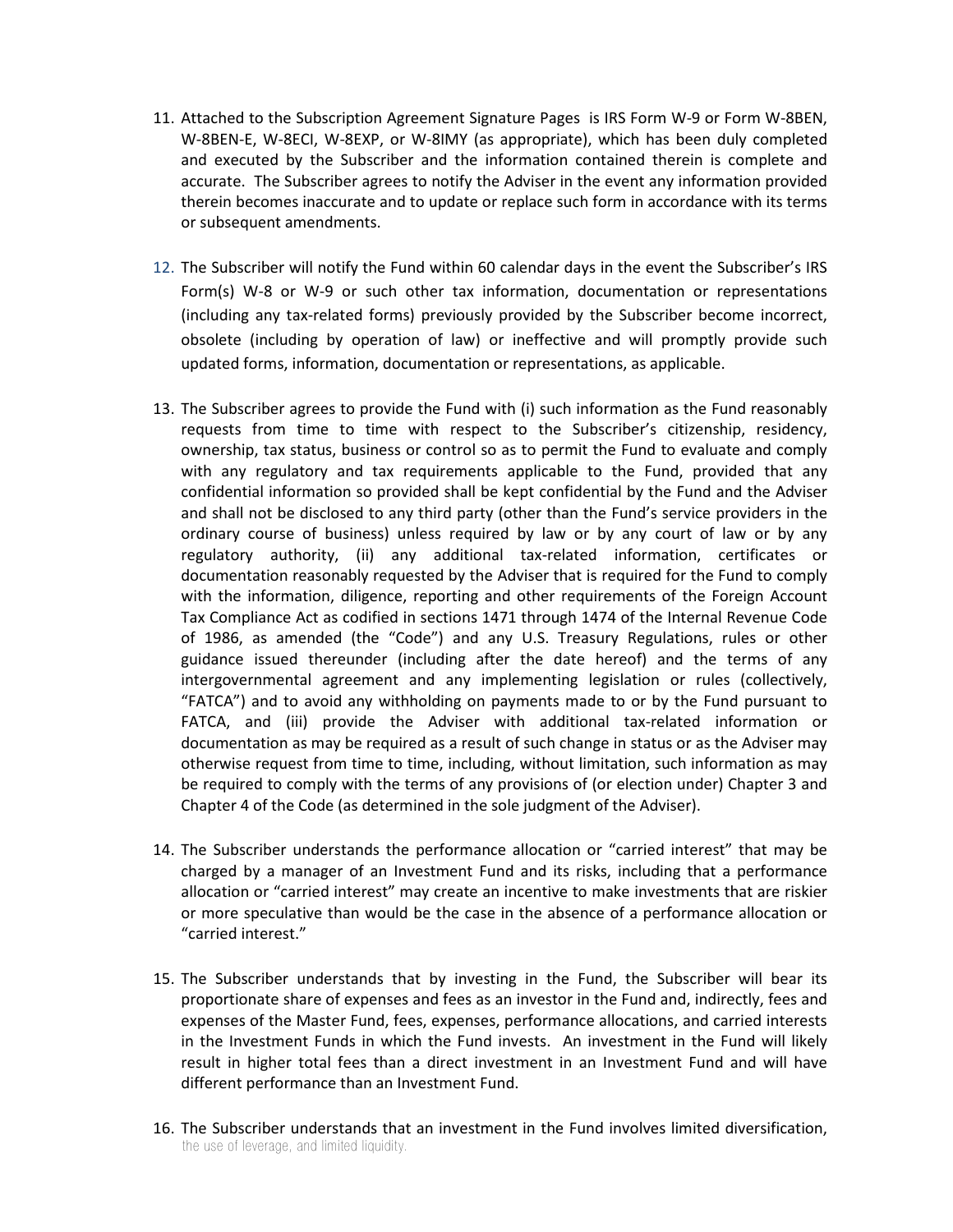- 17. The Subscriber agrees and acknowledges that: (i) the Subscriber is investing in the Fund as a common investment vehicle rather than as a means to facilitate the Subscriber's individual or separate investment decisions; (ii) the Units purchased by the Subscriber will not be held in a form used primarily to circumvent the federal securities laws; (iii) the Subscriber has no contract, undertaking, agreement or arrangement with any person or entity to sell, transfer or pledge to such person or entity or anyone else the Units purchased by the Subscriber or any part thereof, and the Subscriber has no present plans to enter into any such contract, undertaking, agreement or arrangement; (iv) the Units purchased by the Subscriber cannot be sold or transferred without the prior written consent of the Fund, which may be withheld in its sole discretion; (v) there will be no public market for the Units; and (vi) any disposition of the Units may result in unfavorable tax consequences to the Subscriber.
- 18. The Subscriber is aware and acknowledges that: (i) any U.S. federal, non-U.S. and/or state income tax benefits which may be available to the Subscriber may be lost through the adoption of new laws or of regulations or changes to existing laws and regulations or changes in the interpretation of existing laws and regulations; (ii) the Subscriber, in making an investment, is relying solely upon the advice of the Subscriber's personal tax adviser with respect to the tax aspects of an investment in the Fund; and (iii) because there are substantial restrictions on the transferability of the Units purchased by the Subscriber, it may not be possible for the Subscriber to liquidate its Units.
- 19. If the Subscriber is or is acting on behalf of an employee benefit plan, individual retirement account ("IRA"), or other Benefit Plan Investor (a "Benefit Plan Investor") or is acting on behalf of an employee benefit plan subject to any state, local or non-US law similar to Section 406 of the Employee Retirement Income Security Act of 1974, as amended ("ERISA") or Section 4975 of the Code ("Similar Law", and such plan, together with the Benefit Plan Investors, a "Plan"), the fiduciary executing this Subscription Agreement on behalf of the Plan (the "Fiduciary") represents and warrants to the Fund that:
	- a. The Fiduciary has considered the following with respect to the Plan's investment in the Fund and has determined that, in view of such considerations, the purchase of the Units is consistent with the Fiduciary's responsibilities under ERISA or Similar Law, as applicable:
		- i. The fiduciary investment standards under ERISA or any applicable Similar Law in the context of the Plan's particular circumstances;
		- ii. The prudence and diversification requirements of ERISA or any applicable Similar Law, including the risks associated with an investment in the Fund and the fact that the Subscriber will be unable to transfer the Unit purchased by the Subscriber or withdraw from the Fund, except as set forth in the Prospectus and the LLC Agreement;
		- iii. The permissibility of an investment in the Fund under the documents governing the Plan and the Fiduciary;
		- iv. The prohibited transaction rules under ERISA, the Code, and any applicable Similar Law.
	- b. The Fiduciary: (a) is solely responsible for the decision to invest in the Fund; (b) is independent of the Fund, the Adviser, the Distributor or any of their affiliates; (c) is qualified to make such investment decision; and (d) in making such decision, has not relied on any advice or recommendation of the Fund, the Adviser, the Distributor or any of their affiliates.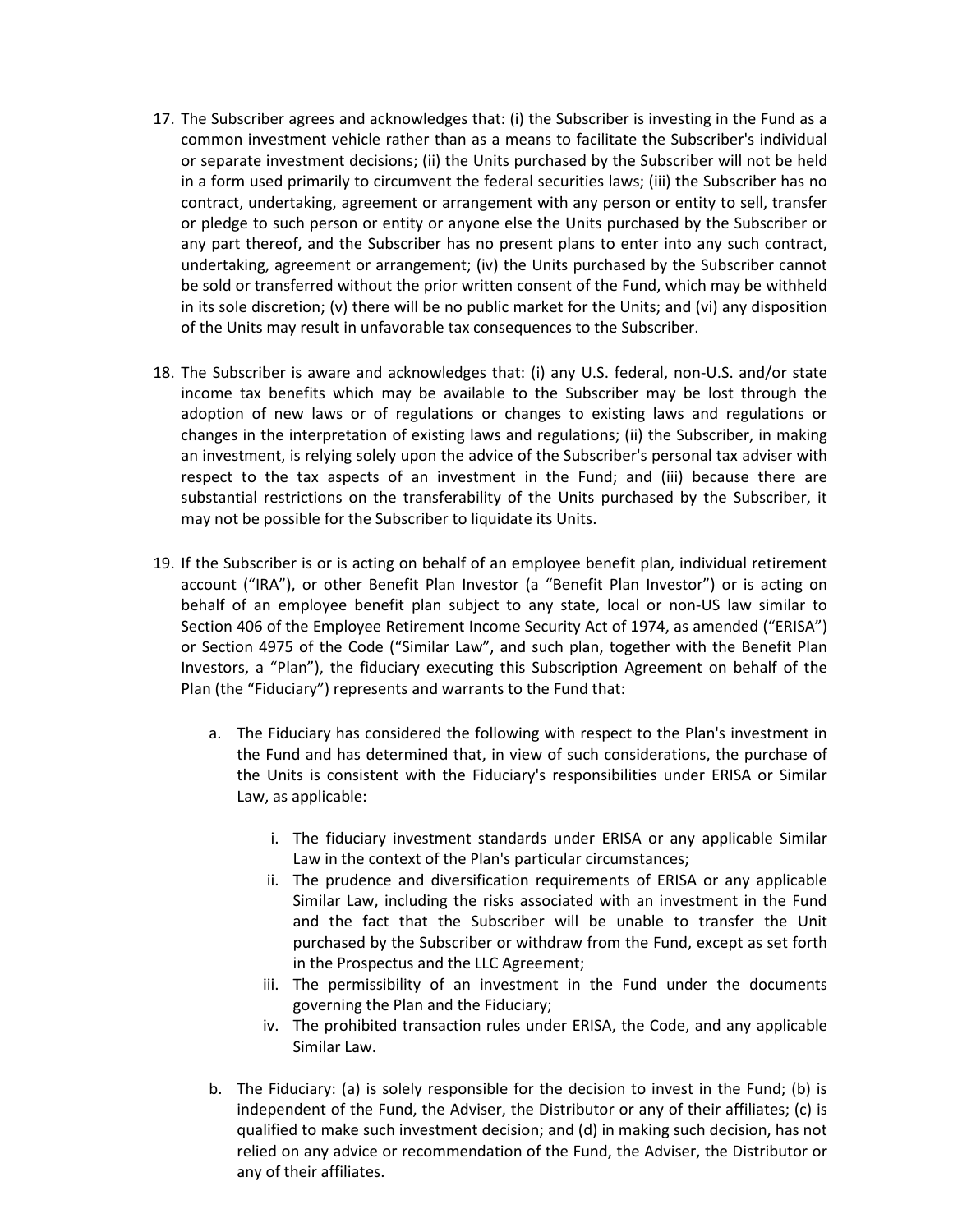- c. The Subscriber agrees that if it is a Plan that is a participant directed defined contribution plan, or a Plan that is both voluntary and contributory, it has informed the Adviser of such fact in writing and may be required to provide additional documentation.
- 20. The Subscriber hereby acknowledges that none of the Fund, the Adviser, the Administrator or the Distributor have any right to participate in the control, management or operations of any Investment Fund or any Investment Fund Manager or have any discretion over the investments made by any Investment Fund or any Investment Fund Manager as those terms are used in the Prospectus.
- 21. The Subscriber hereby acknowledges that: (a) the value of the Subscriber's Units and the performance of the Fund may be based on unaudited and, in some cases, estimated valuations of the Fund's investments; (b) any valuation provided in the Subscriber's account statement may be an unaudited, estimated value; and (c) such valuations may be subject to subsequent adjustment.
- 22. The Subscriber hereby acknowledges that the Fund, the Adviser, the Administrator or the Distributor may present this Subscription Agreement and the information provided herein to such parties as deemed advisable if: (a) called upon to establish a fact or circumstance relating to the offer and sale of the Units; (b) this Subscription Agreement or such information is relevant to an issue in any action, suit, proceeding or investigation to which the Fund, the Adviser, the Administrator or the Distributor or any of their affiliates is a party or by which they are or may be bound in connection with anti-money laundering and similar laws; or (c) called upon to establish that the Fund, the Adviser, the Administrator or the Distributor or any of their affiliates has complied with all applicable statutes, rules and regulations governing tax withholding and information reporting.
- 23. If any provision of this Subscription Agreement is invalid or unenforceable under any applicable law, then such provision shall be deemed inoperative to the extent that it may conflict therewith and shall be deemed modified to conform with such applicable law. Any provision hereof that may be held invalid or unenforceable under any applicable law shall not affect the validity or enforceability of any other provisions hereof, and to such extent, the provisions hereof shall be severable.
- 24. Special Power of Attorney:
	- a. By executing this Subscription Agreement, the Subscriber is hereby granting a special power of attorney (which is in addition to the special power of attorney granted under the LLC Agreement), making, constituting, and appointing AMG Funds LLC, the Fund's sponsor (the "Sponsor"), and each of the directors of the Funds (each, a "Director"), acting severally, as the Subscriber's attorney-in-fact, with power and authority to act in the Subscriber's name and on the Subscriber's behalf to execute, acknowledge, and swear to the execution, acknowledgment, and filing of the following documents relating to the Fund:
		- i. the LLC Agreement, substantially in the form provided to the Subscriber, and any amendment to the LLC Agreement which complies with the provisions of the LLC Agreement; and
		- ii. any other instrument or document which may be required to be filed by the Fund under the laws of any country or state or by any governmental agency,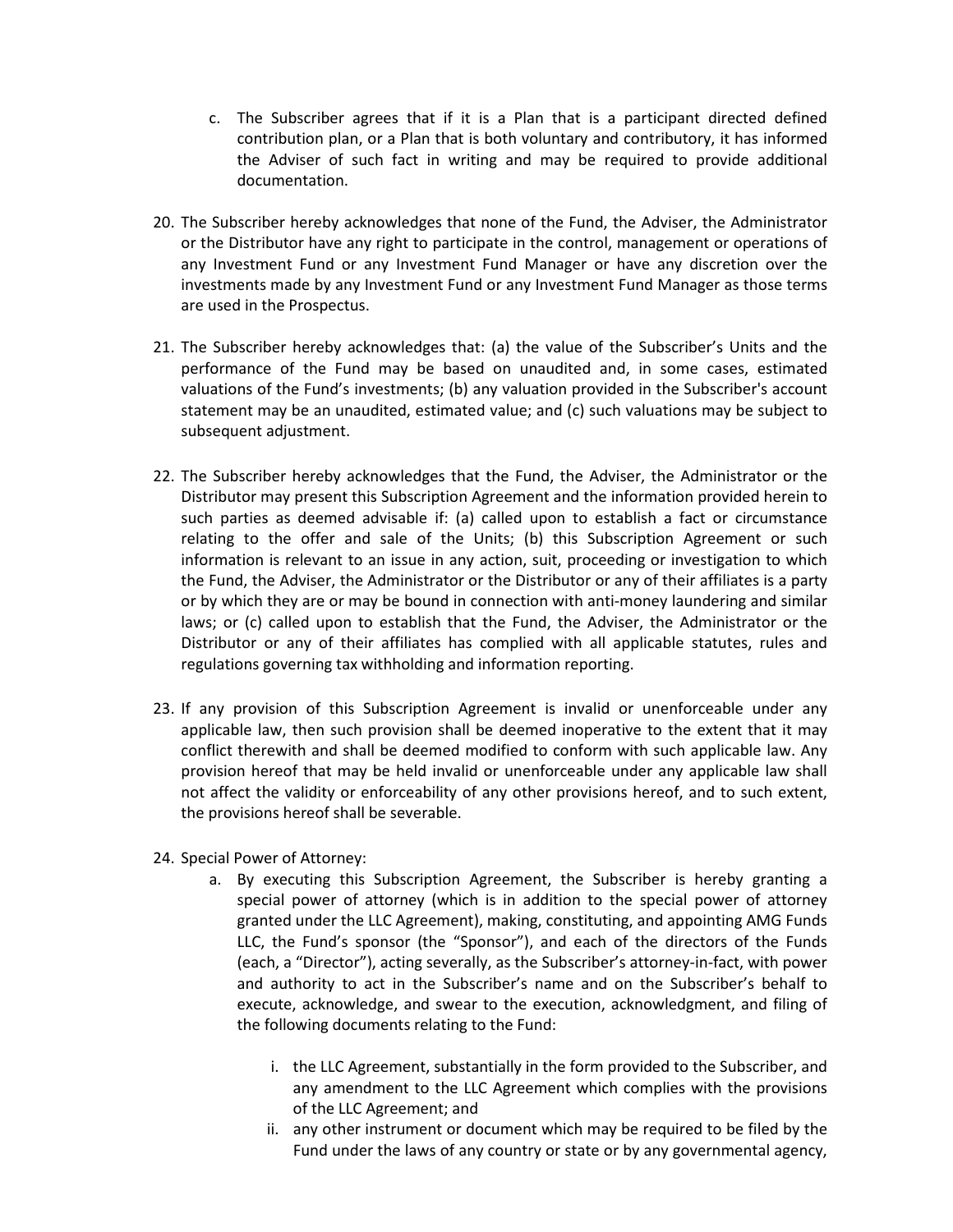or which the Sponsor or a Director deems advisable to file and which is in each case filed in order to evidence the subscription of the Subscriber in accordance herewith and the LLC Agreement provided that any such instrument or document is not materially adverse to the Subscriber.

- b. The special power of attorney being granted hereby by each Member:
	- i. is a special power of attorney coupled with an interest, is irrevocable, and shall survive the death or legal incapacity of the Subscriber;
	- ii. may be exercised by the Sponsor or a Director signing individually for each Member, or for all of the Members, as the Sponsor or Director, as applicable, executes any particular instrument; and
	- iii. shall survive an assignment by the Subscriber of its Units in the Fund except that, where the assignee of the Units owned by a Member has been approved for admission to the Fund as a substituted Member, the special power of attorney shall survive such assignment for the sole purpose of enabling the Sponsor or a Director to execute, acknowledge and file any instrument or document necessary to effect such substitution.
- c. In the event of any conflict between the LLC Agreement and any document filed pursuant to this power of attorney, the LLC Agreement shall control.
- 25. The Subscriber hereby agrees to indemnify and hold harmless the Fund, the Master Fund, the Administrator, the Adviser, any sub-administrator and each member, director, officer or employee thereof from and against any and all loss, damage, liability, or expenses, including legal fees and expenses, due to or arising out of a breach of any such representation or warranty of the Subscriber herein, including for any misrepresentation or misstatement on a Subscriber's IRS Form(s) W-8 and/or W-9, except to the extent prohibited by law.

The Subscriber acknowledges that it understands the meaning and legal consequences of, and that the Fund, the Master Fund, the Administrator, any sub-administrator, and the Adviser intend to rely upon, the information, acknowledgements, representations, warranties and agreements contained in this Subscription Agreement, the Subscription Agreement Signature Pages and other documents executed and/or delivered by the Subscriber in connection with the Fund, and the Subscriber hereby agrees to indemnify and hold harmless the Fund, the Master Fund, the Administrator, any sub-administrator, the Adviser, and each other Member in the Fund or investor in the Master Fund or any director, officer, partner, member, employee, agent, representative, or affiliate of any of the foregoing from and against any and all loss, damage, or liability due to or arising out of a breach of any acknowledgements, representations, warranties, or agreements of the Subscriber or the inaccuracy of any information provided by the Subscriber, whether contained in this Subscription Agreement, the Subscription Agreement Signature Pages or otherwise.

26. The Subscriber hereby acknowledges and agrees that, without the consent of the Adviser, the Subscriber shall not (i) reproduce or distribute any information relating to the Fund or the Master Fund, in whole or in part, or (ii) disclose any information relating to the Fund or the Master Fund except to the extent (a) such information (x) was previously known by the Subscriber through a source (other than the Fund, the Master Fund, the Adviser, the Administrator, any sub-administrator, any of their affiliates or an investor) not bound by any obligation to keep confidential such information, (y) is in the public domain through no fault of such person or (z) is later lawfully obtained by such person from sources (other than the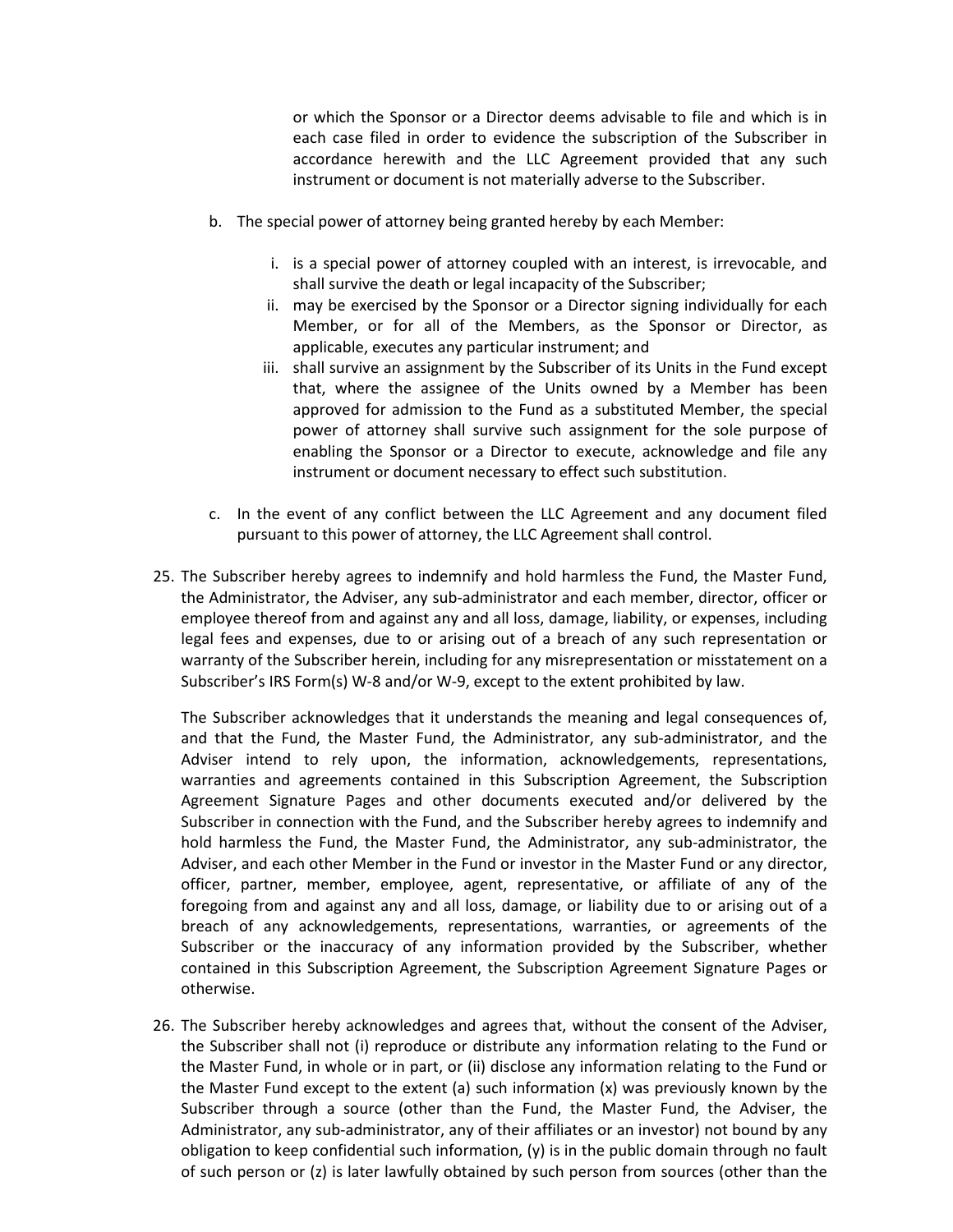Fund, the Master Fund, the Adviser, the Administrator, any sub-administrator, any of their affiliates or an investor) not bound by any obligation to keep such information confidential; or (b) disclosure of such information is required by law applicable to the Subscriber. The Subscriber further agrees to assume responsibility for any disclosure of information relating to the Fund or the Master Fund by the Subscriber or any of its equity holders, beneficiaries, employees, agents, or representatives. The Subscriber acknowledges and understands that notwithstanding the foregoing or anything in this Subscription Agreement to the contrary, the Subscriber may disclose to any and all persons, without limitation of any kind, the tax treatment, tax structure and tax strategies of the Fund or the Master Fund and its investments that are provided to the Subscriber relating to such tax treatment, tax structure and tax strategies all within the meaning of Treasury Regulation  $\S 1.6011-4(b)(3)$ .

- 27. The Subscriber agrees not to transfer or assign this Subscription Agreement, or any interest herein, and further agrees that the assignment and transferability of the Units acquired pursuant hereto shall be made only in accordance with the terms of the LLC Agreement.
- 28. Time shall be of the essence in this Subscription Agreement. The Subscriber agrees, to the fullest extent permitted by applicable law, that (i) this Subscription Agreement and any agreement of the Subscriber made hereunder is irrevocable; and (ii) this Subscription Agreement shall survive the death or legal incapacity of the Subscriber.
- 29. All personal data contained in any document provided by the Subscriber to the Fund may be collected, recorded, stored, adapted, transferred or otherwise processed and used ("Processed") by the Administrator, the Adviser, any sub-administrator, their affiliates, and/or any sub-administrator, custodian, transfer agent, depositary, or other agent of the Fund. Such data shall be Processed for the purposes of account administration, anti-money laundering identification and the development of the business relationship with the Fund. To this end, data may be transferred to companies appointed by the Adviser and its affiliates, the Administrator and its affiliates and/or any sub-administrator, custodian, transfer agent, depositary, or other agent of the Fund to support the Fund's activities. By executing this Subscription Agreement, the Subscriber hereby acknowledges and agrees to the Processing of its personal data.
- 30. All agreements, representations, and warranties contained herein or made in writing by or on behalf of the Subscriber in connection with the transactions contemplated by this Subscription Agreement shall survive the execution and delivery of this Subscription Agreement, any investigation at any time made by the Fund or on the Fund's behalf, and the sale and purchase of the Subscriber's Units in the Fund and payment therefor.
- 31. This Subscription Agreement may be executed in any number of counterparts, each of which shall be an original but all of which taken together shall constitute one agreement.
- 32. This Subscription Agreement shall be governed by and construed under the laws of the State of Delaware as applied to agreements among Delaware residents entered into and to be performed entirely within Delaware.
- 33. If one or more provisions of this Subscription Agreement are held to be unenforceable under applicable law, such provision shall be excluded from this Subscription Agreement and the balance of the Subscription Agreement shall be interpreted as if such provision were so excluded and shall be enforceable in accordance with its terms.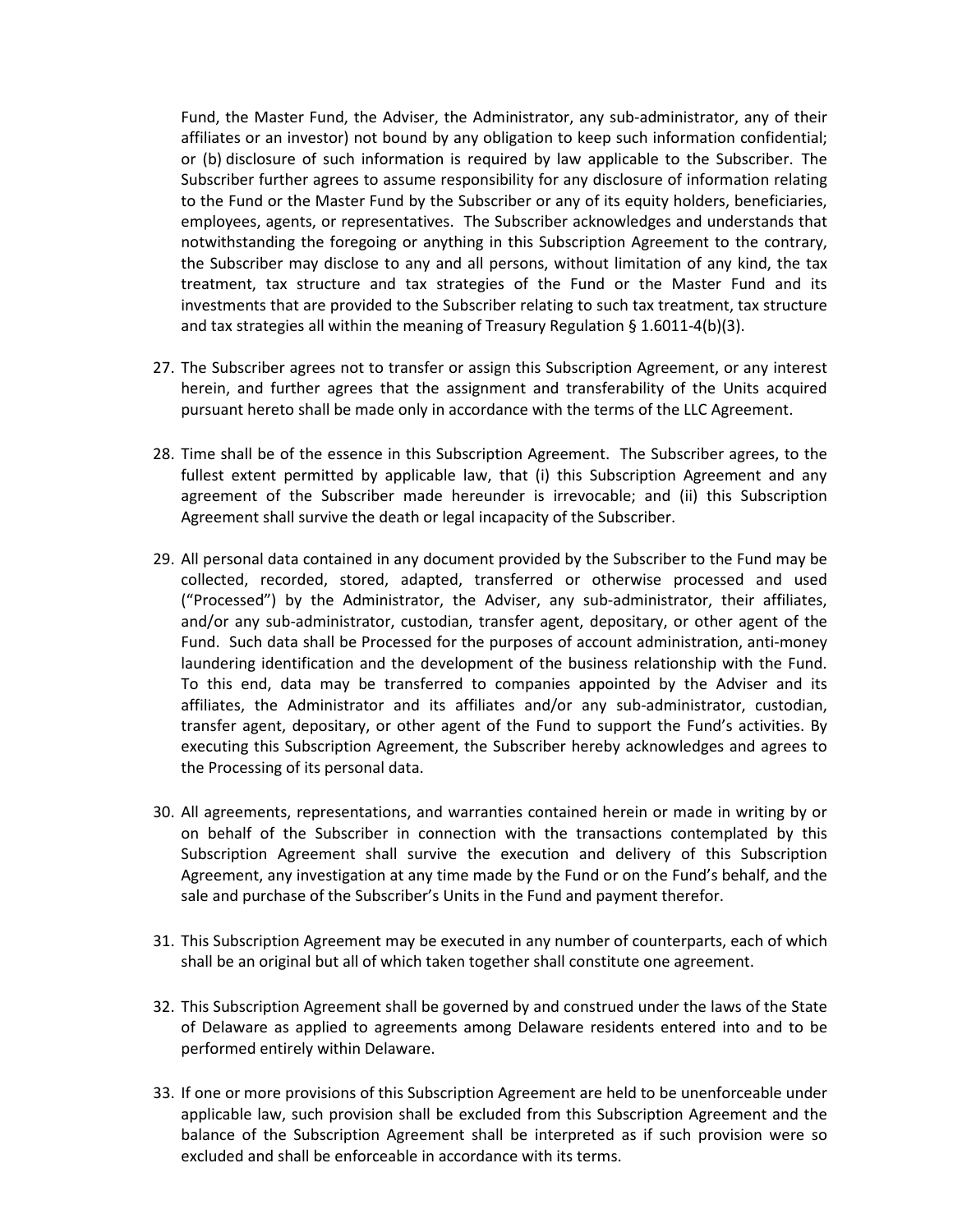- 34. Neither this Subscription Agreement nor any term hereof may be changed, waived, discharged or terminated orally, but only with the written consent of the Subscriber and the Adviser.
- 35. Words and expressions not defined in this Subscription Agreement which are defined in the Prospectus shall have the same respective meanings in this Subscription Agreement. Words and expressions defined in this Subscription Agreement shall have the same respective meanings in the Appendices hereto, unless otherwise specifically noted.
- 36. Notices. Any notice or other communication which the parties may desire to give to another party, shall be in writing (including electronic media), and shall be deemed effective upon receipt:
	- a. by the Subscriber at the address, electronic mail address, or facsimile number shown in the Subscription Agreement Signature Pages and by the Fund at 600 Steamboat Road, Suite 300, Greenwich, Connecticut 06830; or
	- b. at such other address, electronic mail address, or facsimile number as such party may designate by fifteen (15) days' advance written notice.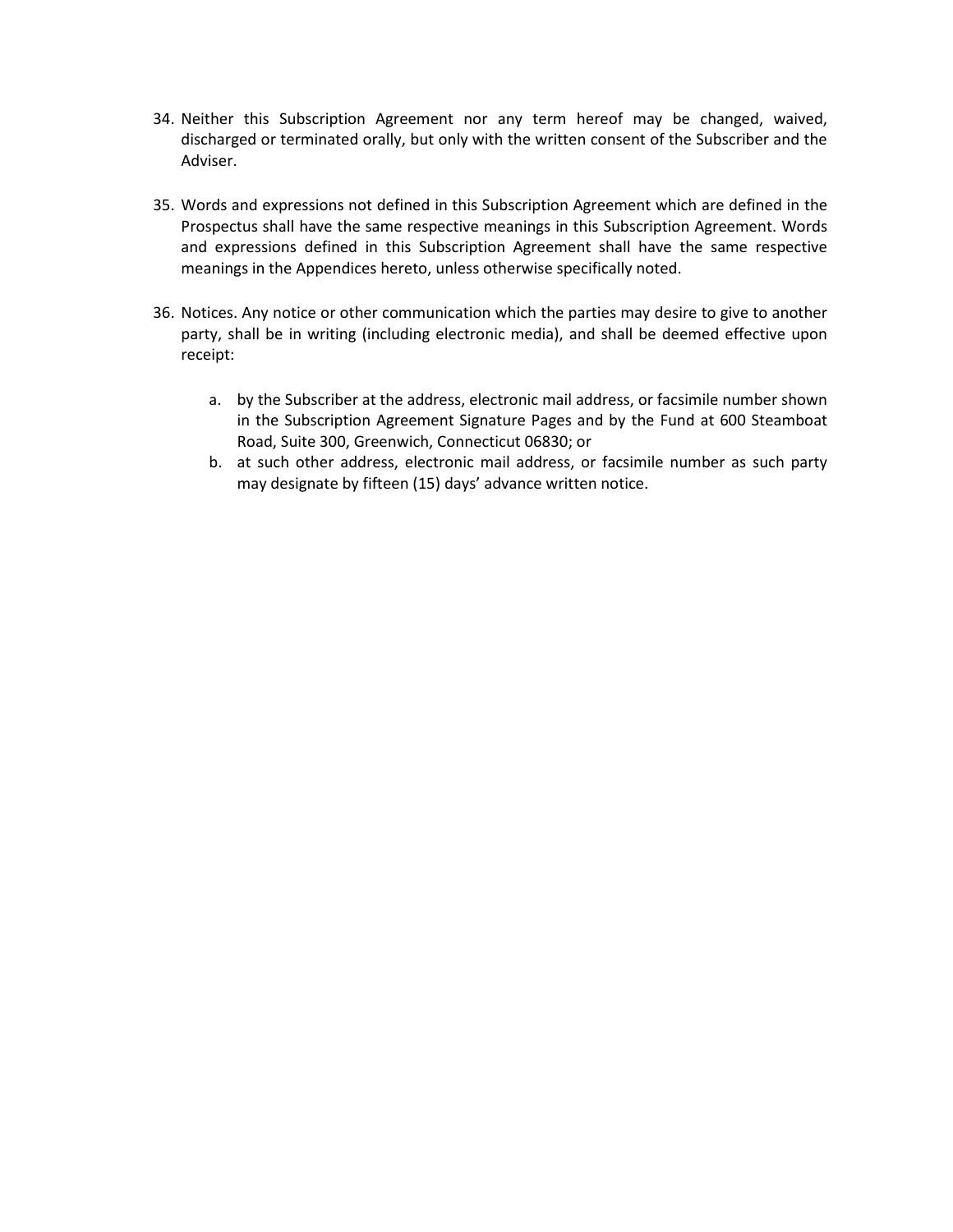### APPENDIX I

### "Accredited Investor" Determination for all Applicants

**The following section relates to your status as an "accredited investor."** *If you are unsure in any respect as to your status, or if you do not see a category that applies to you in respect of your status, please contact your financial advisor or the Fund's Adviser.*

An "accredited investor" within the meaning of Regulation D under the Securities Act includes:

- (1) A potential investor in the Fund (the "Investor") is a natural person who had an income in excess of \$200,000 in each of the two most recent years and has a reasonable expectation of reaching the same income level in the current year.
- (2) The Investor is a natural person who, with his or her spouse, had a joint income in excess of \$300,000 in each of the two most recent years and has a reasonable expectation of reaching the same income level in the current year.
- (3) The Investor is a natural person who has a net worth (or joint net worth with his or her spouse) in excess of \$1,000,000, excluding the value of the Investor's primary residence as well as the related amount of indebtedness secured by such primary residence (up to its fair market value) (except that if the amount of such indebtedness outstanding at the time of the sale of the Shares exceeds the amount outstanding 60 days before such time, other than as a result of the acquisition of the primary residence, the amount of such excess shall be included as a liability).
- (4) The Investor is either a revocable trust (such as a living trust) or a trust formed for the purpose of acquiring the Units and for which, in either case, each grantor is an accredited investor.
- (5) The Investor is a trust (e.g., a personal trust) that has total assets in excess of \$5,000,000, was not formed for the specific purpose of acquiring the Units, and whose purchase is directed by a sophisticated person who has such knowledge and experience in financial and business matters that such person is capable of evaluating the merits and risks of investing in the Fund.
- (6) The Investor (i) is either a corporation, a partnership, a limited liability company, an organization described in Section 501(c)(3) of the U.S. Internal Revenue Code, or a Massachusetts or similar business trust, (ii) has not been formed for the specific purpose of acquiring the Units, and (iii) has total assets in excess of \$5,000,000;
- (7) The Investor is a plan established and maintained by a state, its political subdivisions, or any agency or instrumentality of a state or its political subdivisions, for the benefit of its employees, and such plan has total assets in excess of \$5,000,000;
- (8) The Investor is an employee benefit plan within the meaning of the U.S. Employee Retirement Income Security Act of 1974, and (i) the investment decision is made by a plan fiduciary, as defined in Section 3(21) of such Act, which is either a bank, savings and loan association, insurance company, or registered investment adviser, or (ii) the employee benefit plan has total assets in